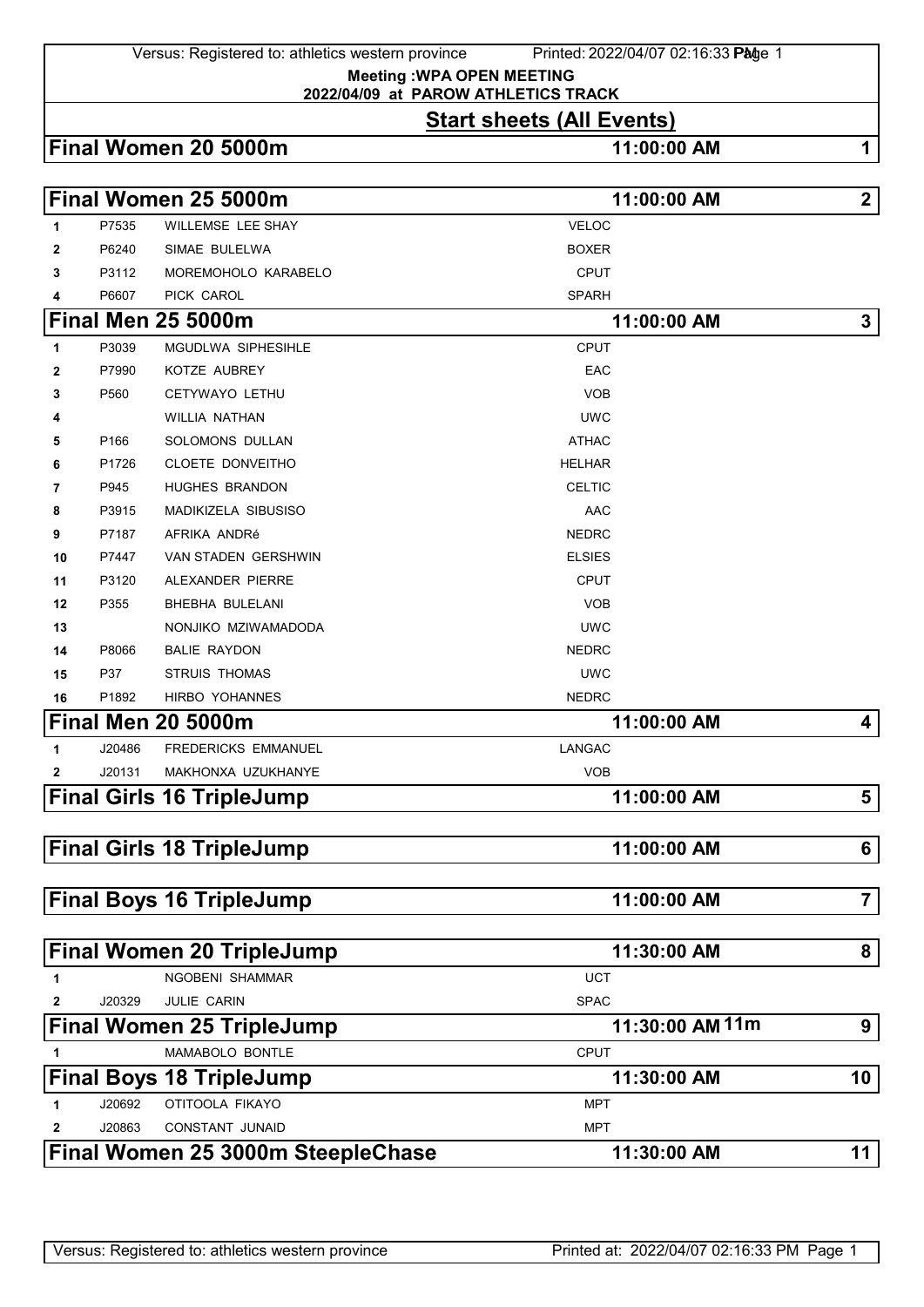|        |                  | Versus: Registered to: athletics western province | Printed: 2022/04/07 02:16:35 Page 2                |                 |
|--------|------------------|---------------------------------------------------|----------------------------------------------------|-----------------|
|        |                  |                                                   | <b>Meeting: WPA OPEN MEETING</b>                   |                 |
|        |                  |                                                   | 2022/04/09 at PAROW ATHLETICS TRACK<br>11:45:00 AM | 12 <sub>2</sub> |
|        |                  | Final Men 25 3000m SteepleChase                   |                                                    |                 |
| 1.     | J20486           | <b>FREDERICKS EMMANUEL</b><br>WILLIA NATHAN       | LANGAC<br><b>UWC</b>                               |                 |
| 2<br>3 | P5797            | <b>BELILLIE ALANTINO</b>                          | <b>CHILAC</b>                                      |                 |
| 4      |                  | ARENDSE DANIEL                                    | <b>ATC</b>                                         |                 |
| 5      | P3039            | <b>MGUDLWA SIPHESIHLE</b>                         | <b>CPUT</b>                                        |                 |
| 6      | P6161            | KOOPMAN JASON                                     | <b>UWC</b>                                         |                 |
|        |                  | <b>Final Men 20 TripleJump</b>                    | 12:00:00 PM                                        | 13              |
| 1      | J20309           | PETERSEN STORM                                    | <b>SPAC</b>                                        |                 |
|        |                  |                                                   | 12:00:00 PM 13m                                    | 14              |
|        |                  | <b>Final Men 25 TripleJump</b>                    |                                                    |                 |
|        | P <sub>253</sub> | <b>FAROA TRISTAN</b>                              | <b>MATIES</b>                                      |                 |
|        |                  | <b>Final Girls 16 90m Hurdles</b>                 | 12:00:00 PM                                        | 15              |
|        |                  |                                                   |                                                    |                 |
|        |                  | <b>Final Girls 18 100m Hurdles</b>                | 12:10:00 PM                                        | 16              |
|        |                  |                                                   |                                                    |                 |
|        |                  | Final Women 20 100m Hurdles                       | 12:15:00 PM                                        | 17              |
| 1      | J20025           | DU PLESSIS STEFANI                                | <b>BAC</b>                                         |                 |
| 2      | J20301           | <b>JIRI ANGELINA</b>                              | <b>SPAC</b>                                        |                 |
|        |                  | <b>Final Women 25 100m Hurdles</b>                | 12:15:00 PM                                        | 18              |
|        |                  |                                                   |                                                    |                 |
|        |                  | <b>Final Boys 16 100m Hurdles</b>                 | 12:20:00 PM 84cm                                   | 19              |
| 1      | J20335           | <b>GEORGE THURSTON</b>                            | <b>SPAC</b>                                        |                 |
| 2      | J20338           | <b>BASSON JAYDON</b>                              | <b>SPAC</b>                                        |                 |
| 3      | J20302           | SAMUELS MATTHEW                                   | <b>SPAC</b>                                        |                 |
|        |                  | <b>Final Boys 18 110m Hurdles</b>                 | 12:30:00 PM                                        | 20              |
|        |                  | J20725 VAN DER HEERVER JORDAN                     | <b>MPT</b>                                         |                 |
| 2      | J20339           | <b>BILOMBA GRADI</b>                              | <b>SPAC</b>                                        |                 |
| 3      | J20336           | DRAMAT SHAKUR                                     | <b>SPAC</b>                                        |                 |
| 4      | J20344           | <b>MARCUS JAMIEL</b>                              | <b>SPAC</b>                                        |                 |
| 5      | J20310           | ADONIS ZIYAAD                                     | <b>SPAC</b>                                        |                 |
|        |                  | Final Men 20 110m Hurdles                         | 12:40:00 PM                                        | 21              |
| 1      | P <sub>14</sub>  | <b>JACOBS DENMAR</b>                              | <b>BAC</b>                                         |                 |
| 2      | J20433           | <b>ELIAS SHERWIN</b>                              | <b>UWC</b>                                         |                 |
| 3      | J20300           | YON DIONDRE                                       | <b>SPAC</b>                                        |                 |
| 4      | J20309           | ANYANWU LUCIANO                                   | <b>SPAC</b>                                        |                 |
| 5      | J20330           | MWAPE GEDEON                                      | <b>SPAC</b>                                        |                 |
|        |                  | Final Men 25 110m Hurdles                         | 12:45:00 PM                                        | 22              |
| 1      |                  | NTSHANGASE MTHOKOZISI                             | <b>UCT</b>                                         |                 |
| 2      | P5596            | <b>FRANCIS ANDREW</b>                             | <b>SPAC</b>                                        |                 |
| 3      | P1178            | ALKANA ANTONIO                                    | <b>PRLAC</b>                                       |                 |
| 4      | P217             | OCTOBER JASON                                     | <b>MATIES</b>                                      |                 |
| 5      | P5593            | <b>UREN TROY</b>                                  | <b>SPAC</b>                                        |                 |
|        |                  | Final Men 20 HighJump                             | 01:00:00 PM                                        | 23              |
| 1      | J20330           | MWAPE GEDEON                                      | <b>SPAC</b>                                        |                 |
| 2      | J20309           | PETERSEN STORM                                    | <b>SPAC</b>                                        |                 |
| 3      | J20309           | ANYANWU LUCIANO                                   | <b>SPAC</b>                                        |                 |
|        |                  | Versus: Registered to: athletics western province | Printed at: 2022/04/07 02:16:35 PM Page 2          |                 |
|        |                  |                                                   |                                                    |                 |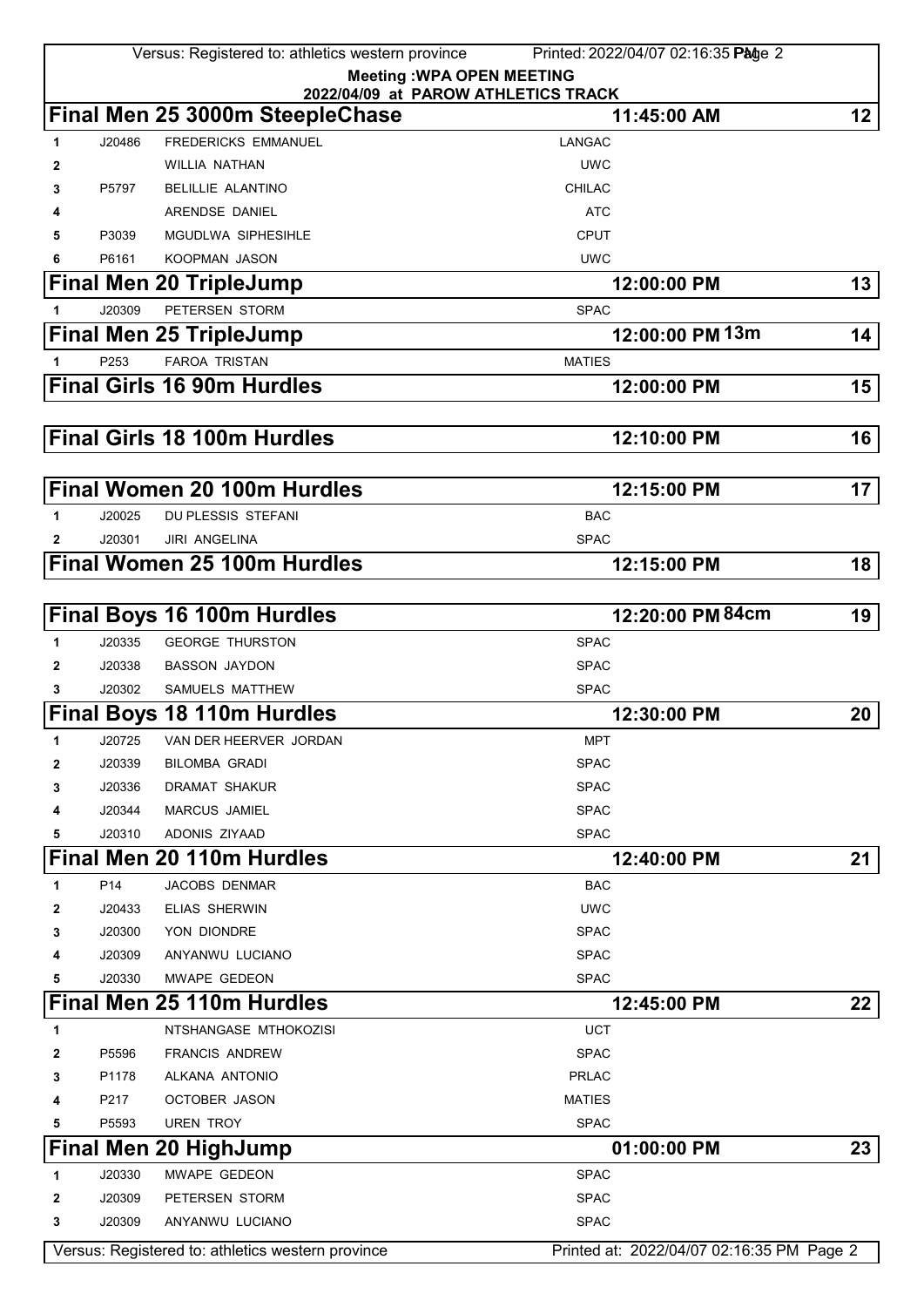|              |                           | Versus: Registered to: athletics western province | Printed: 2022/04/07 02:16:36 Page 3                |                 |
|--------------|---------------------------|---------------------------------------------------|----------------------------------------------------|-----------------|
|              |                           |                                                   | <b>Meeting: WPA OPEN MEETING</b>                   |                 |
|              |                           | <b>Final Men 25 HighJump</b>                      | 2022/04/09 at PAROW ATHLETICS TRACK<br>01:00:00 PM | 24              |
| 1            | P3113                     | <b>MASUKU SIYANDA</b>                             | <b>CPUT</b>                                        |                 |
| $\mathbf{2}$ | P5593                     | <b>UREN TROY</b>                                  | <b>SPAC</b>                                        |                 |
|              |                           | <b>Final Boys 16 Polevault</b>                    | 01:00:00 PM                                        | 25              |
|              |                           |                                                   |                                                    |                 |
|              |                           | <b>Final Boys 18 Polevault</b>                    | 01:00:00 PM                                        | 26              |
|              |                           |                                                   |                                                    |                 |
|              |                           | <b>Final Men 20 Polevault</b>                     |                                                    |                 |
|              |                           |                                                   | 01:00:00 PM                                        | 27              |
|              |                           |                                                   |                                                    |                 |
|              |                           | <b>Final Men 25 Polevault</b>                     | 01:00:00 PM                                        | 28              |
|              |                           |                                                   |                                                    |                 |
|              |                           | <b>Final Girls 16 LongJump</b>                    | 01:00:00 PM                                        | 29              |
| 1            | J20376                    | DE KLERK ALICIA                                   | <b>TAC</b>                                         |                 |
| 2            | J20352<br>J20707          | UDENZE CHISOM<br><b>FOCI KHANYA</b>               | <b>TAC</b><br><b>MPT</b>                           |                 |
| 3            |                           |                                                   |                                                    |                 |
|              |                           | <b>Final Girls 18 LongJump</b>                    | 01:00:00 PM                                        | 30              |
| 1            | J20307<br>P <sub>22</sub> | PRINCE CHELSEA-LEE<br>KOTZEE ETHAN                | <b>SPAC</b><br><b>TAC</b>                          |                 |
| 2            |                           |                                                   | 01:00:00 PM                                        | 31              |
|              |                           | <b>Final Women 20 LongJump</b>                    |                                                    |                 |
| 1            | J20301                    | <b>JIRI ANGELINA</b>                              | <b>SPAC</b>                                        |                 |
| 2<br>3       | J20329                    | JULIE CARIN<br>NGOBENI SHAMMAR                    | <b>SPAC</b><br><b>UCT</b>                          |                 |
| 4            | J20025                    | DU PLESSIS STEFANI                                | <b>BAC</b>                                         |                 |
|              |                           | <b>Final Women 25 LongJump</b>                    | 01:00:00 PM                                        | 32 <sub>2</sub> |
| 1            | P250                      | CORNELISSEN ANDREA                                | <b>MATIES</b>                                      |                 |
| 2            | P5738                     | <b>DUNCAN LENÉ</b>                                | <b>TAC</b>                                         |                 |
| 3            |                           | MAMABOLO BONTLE                                   | <b>CPUT</b>                                        |                 |
| 4            | P278                      | <b>BASSON MIEKE</b>                               | <b>MATIES</b>                                      |                 |
|              |                           | <b>Final Girls 16 Shotput</b>                     | 01:00:00 PM 3kg                                    | 33 <sub>°</sub> |
| 1            | J20027                    | <b>JOHNSON AIMEE</b>                              | <b>BAC</b>                                         |                 |
| 2            | J20707                    | FOCI KHANYA                                       | <b>MPT</b>                                         |                 |
| 3            | J20350                    | PARIS KELLY ANN                                   | <b>SPAC</b>                                        |                 |
| 4            | J20556                    | DARIES MUDJAYIDAH                                 | <b>ULTRA</b>                                       |                 |
|              |                           | <b>Final Girls 18 Shotput</b>                     | 01:00:00 PM                                        | 34              |
| 1            | J20327                    | WYNGARDT JESSE-LEE                                | <b>SPAC</b>                                        |                 |
| 2            | J20062                    | SOLOMON JESSé                                     | <b>BAC</b>                                         |                 |
|              |                           | Final Girls 16 800m                               | 01:00:00 PM                                        | $35\,$          |
| 1            | J20488                    | <b>BOTES VERUSCA</b>                              | <b>LANGAC</b>                                      |                 |
| 2            | J20505                    | DOLLIE SAMANTHA                                   | LANGAC                                             |                 |
|              |                           | <b>Final Women 20 Shotput</b>                     | 01:00:00 PM                                        | 36              |
|              |                           |                                                   |                                                    |                 |
|              |                           | <b>Final Women 25 Shotput</b>                     | 01:00:00 PM                                        | 37              |
| 1            | P2418                     | JORDAAN ZOë                                       | <b>BAC</b>                                         |                 |
| $\mathbf{2}$ | P6153                     | <b>GELDERBLOEM ELZANI</b>                         | <b>UWC</b>                                         |                 |
|              |                           |                                                   |                                                    |                 |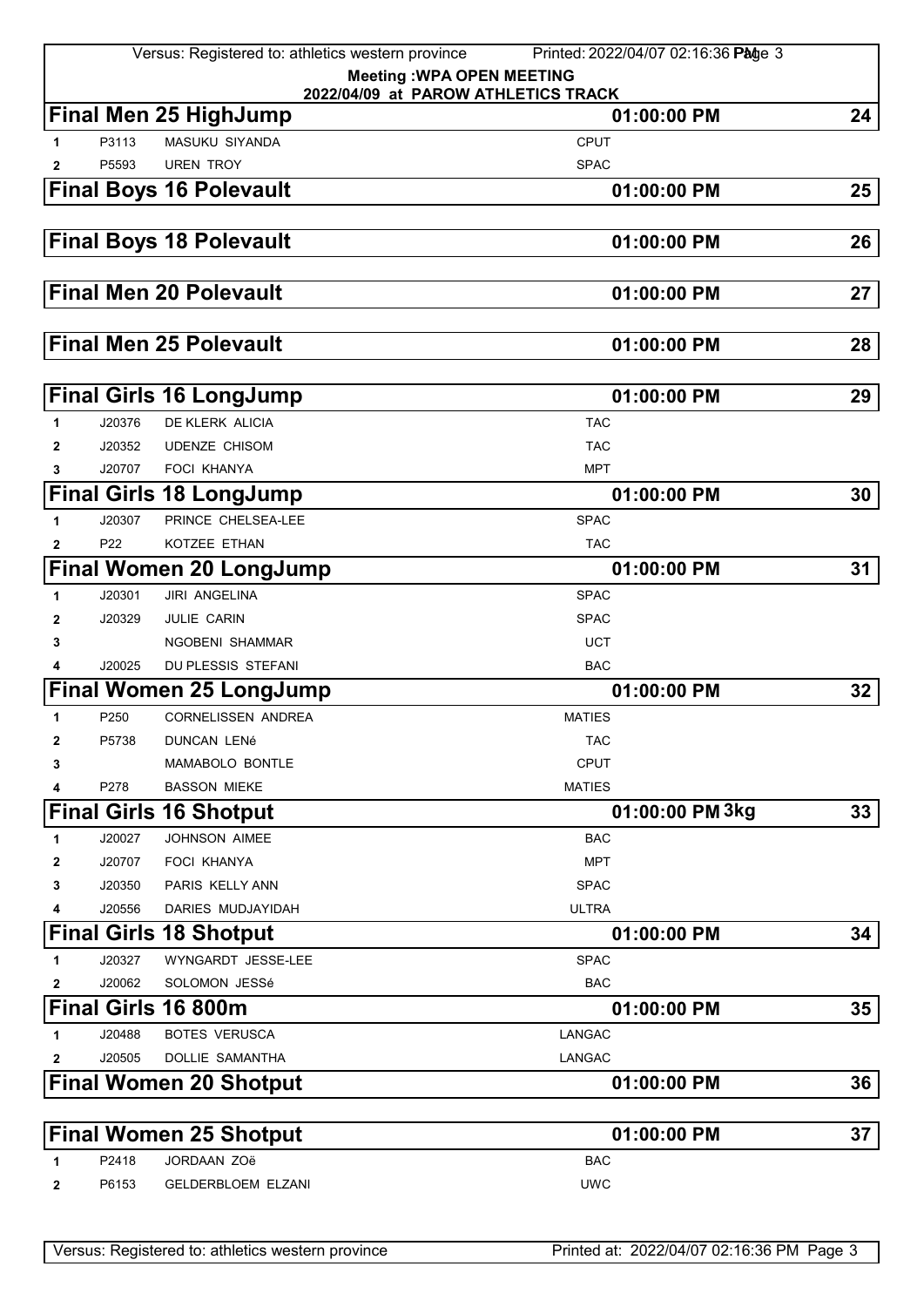Versus: Registered to: athletics western province Printed: 2022/04/07 02:16:37 Page 4

**Meeting :WPA OPEN MEETING 2022/04/09 at PAROW ATHLETICS TRACK**

## **Final Boys 16 Hammer 01:00:00 PM 5kg 38**

## **Final Boys 18 Hammer 01:00:00 PM 39**

|              |                 | <b>Final Men 20 Hammer</b>              | 01:00:00 PM   | 40 |
|--------------|-----------------|-----------------------------------------|---------------|----|
| 1            | P3101           | NEILAMOND MATLHARE ORATILE OFENTSE KHUM | <b>CPUT</b>   |    |
| $\mathbf{2}$ | P <sub>19</sub> | SMIT CHRISTOPHER                        | <b>STRAND</b> |    |
|              |                 | <b>Final Men 25 Hammer</b>              | 01:00:00 PM   | 41 |
| 1            | P2409           | OLIVIER JAUNU                           | <b>BAC</b>    |    |
|              |                 | Final Boys 16 800m                      | 01:05:00 PM   | 42 |
| 1            | J20147          | <b>TAFENI HLUMELO</b>                   | <b>VOB</b>    |    |
| 2            | J20710          | NOKOYO KHANYA                           | <b>MPT</b>    |    |
| 3            | J20252          | <b>HENDRIKS VENTINO</b>                 | EAC           |    |
| 4            | J20489          | <b>FALLET DIVANO</b>                    | <b>LANGAC</b> |    |
| 5            |                 | DYWILI SIYAMTHANDA                      | <b>VOB</b>    |    |
| 6            | J20726          | <b>HLOTYWA ESAM</b>                     | <b>MPT</b>    |    |
| 7            | J20507          | <b>OCKS JASON</b>                       | <b>LANGAC</b> |    |
| 8            | J20134          | NDONYELA LITHEMBA                       | <b>VOB</b>    |    |
| 9            | J20507          | OCKS JADON                              | <b>LANGAC</b> |    |
| 10           | J20497          | <b>GEDULD MARLY</b>                     | LANGAC        |    |
|              |                 | Final Girls 18 800m                     | 01:10:00 PM   | 43 |
| 1            | J20326          | OCTOBER KESHA                           | <b>ATHAC</b>  |    |
|              |                 | Final Boys 18 800m                      | 01:15:00 PM   | 44 |
| 1            | J20149          | LETSIE ZUBENATHI                        | <b>VOB</b>    |    |
| 2            | J20702          | ROBSON KAYLEM                           | <b>MPT</b>    |    |
| 3            | J20491          | <b>RUKERA BENIR</b>                     | LANGAC        |    |
| 4            | J20182          | <b>MAANS ANGEO</b>                      | <b>PRLGIM</b> |    |
| 5            |                 | <b>COETZEE BERNARD</b>                  | <b>MPT</b>    |    |
| 6            | J20692          | OTITOOLA FIKAYO                         | <b>MPT</b>    |    |
| 7            | J20699          | <b>HENDRICKS CHANNING</b>               | MPT           |    |
|              |                 | Final Women 20 800m                     | 01:20:00 PM   | 45 |
| 1            | J20315          | <b>OCTOBER ZENADE</b>                   | <b>ATHAC</b>  |    |
| 2            | P698            | <b>BRUGMAN ILSE</b>                     | <b>MATIES</b> |    |
| 3            | J20301          | <b>JIRI ANGELINA</b>                    | <b>SPAC</b>   |    |
|              |                 | Final Women 25 800m                     | 01:25:00 PM   | 46 |
| 1            | P6207           | ROBINSON ASSNIQUE                       | <b>UWC</b>    |    |
|              |                 | Final Men 20 800m                       | 01:30:00 PM   | 47 |
| 1            | J20501          | <b>BLAAUW DEVON</b>                     | <b>LANGAC</b> |    |
|              |                 | Final 1 of 2 Men 25 800m                | 01:35:00 PM   | 48 |
| 1            | P7990           | KOTZE AUBREY                            | EAC           |    |
| $\mathbf{2}$ | P6204           | <b>JANTJIES GAWAIN</b>                  | <b>UWC</b>    |    |
| 3            | P163            | <b>WILLIAMS ZAID</b>                    | <b>ATHAC</b>  |    |
| 4            | P945            | HUGHES BRANDON                          | <b>CELTIC</b> |    |
| 5            | P226            | FAYINDLALA WANDISILE                    | <b>MATIES</b> |    |
| 6            |                 | LAWRENCE LEEROY                         | <b>IND</b>    |    |
| 7            | P6193           | MAAKE KGOTHATSO                         | <b>UWC</b>    |    |

Versus: Registered to: athletics western province Printed at: 2022/04/07 02:16:37 PM Page 4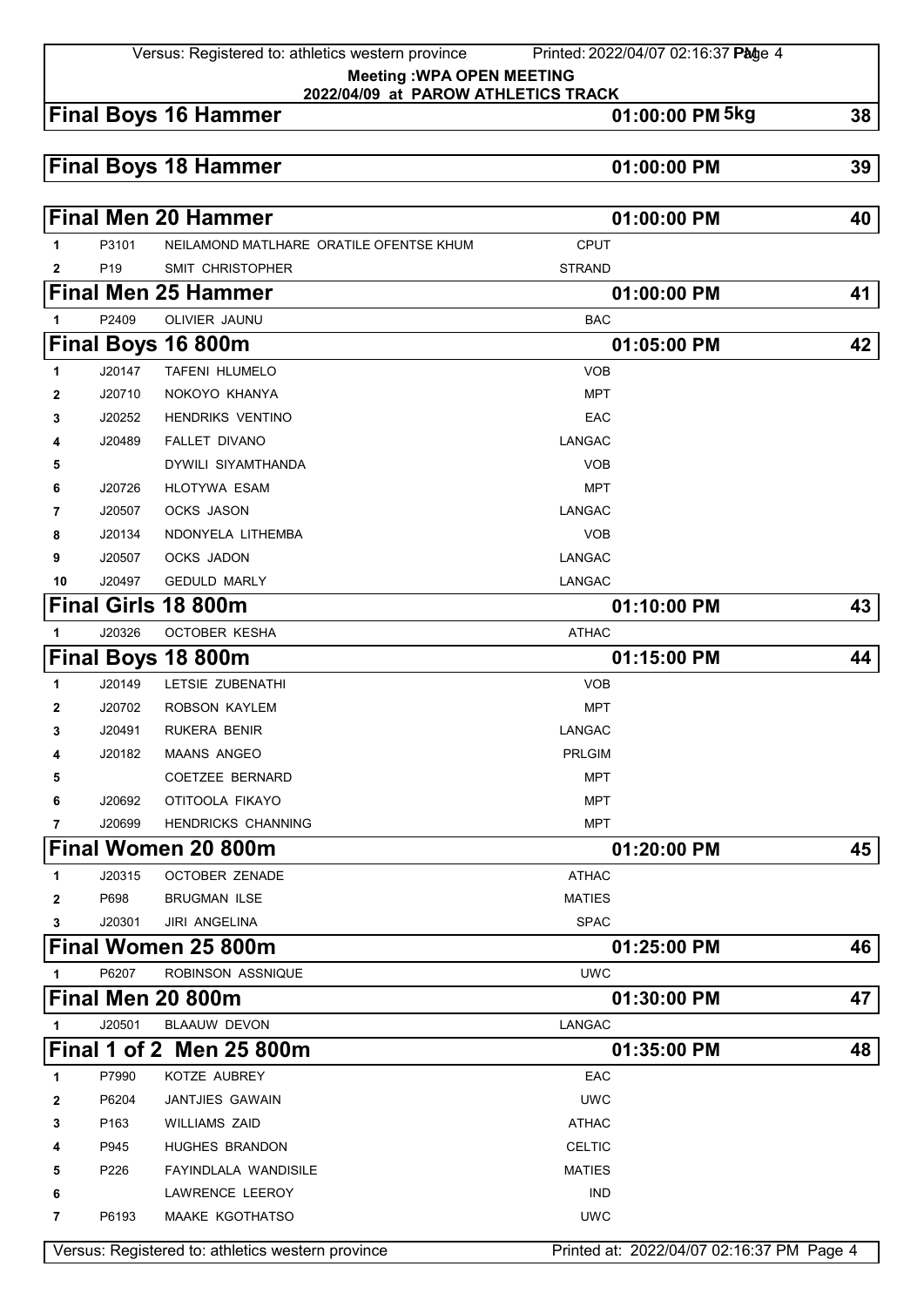|        |        | Versus: Registered to: athletics western province | Printed: 2022/04/07 02:16:38 Page 5       |    |
|--------|--------|---------------------------------------------------|-------------------------------------------|----|
|        |        | <b>Meeting: WPA OPEN MEETING</b>                  |                                           |    |
|        |        |                                                   | 2022/04/09 at PAROW ATHLETICS TRACK       |    |
|        |        | Final 2 of 2 Men 25 800m                          | 01:35:00 PM                               | 48 |
| 1      | P8078  | <b>BEUKES HENK</b>                                | <b>NEDRC</b>                              |    |
| 2      | P754   | VAN HUYSSTEEN STIAAN                              | <b>STELAC</b>                             |    |
| 3      |        | MAKOFANE KHUTSO                                   | <b>CPUT</b>                               |    |
| 4      | P1726  | CLOETE DONVEITHO                                  | <b>HELHAR</b>                             |    |
| 5      | P266   | <b>COBERN SHALTON</b>                             | <b>MATIES</b><br><b>PNA</b>               |    |
| 6<br>7 | P6161  | NKWEBA SIYANDA<br>KOOPMAN JASON                   | <b>UWC</b>                                |    |
|        |        | Final Girls 16 100m                               | 01:45:00 PM                               | 49 |
| 1      | J20560 | <b>KEET IMAN</b>                                  | <b>ULTRA</b>                              |    |
| 2      | J20442 | <b>DAVIDS LEIGH</b>                               | <b>IND</b>                                |    |
| 3      | J20581 | V SCHALKWYK SHAKIRA                               | <b>VELOC</b>                              |    |
| 4      | J20352 | <b>UDENZE CHISOM</b>                              | <b>TAC</b>                                |    |
| 5      | J20376 | DE KLERK ALICIA                                   | <b>TAC</b>                                |    |
|        |        | Final 1 of 2 Boys 16 100m                         | 01:50:00 PM                               | 50 |
| 1      | J20588 | <b>TANGO NIEUWEN</b>                              | <b>VELOC</b>                              |    |
| 2      | J20698 | SMIDT REZARIO                                     | <b>PORTHS</b>                             |    |
| 3      | J20726 | <b>HLOTYWA ESAM</b>                               | <b>MPT</b>                                |    |
| 4      | J20340 | <b>MATONDO SEPHOTS</b>                            | <b>SPAC</b>                               |    |
| 5      | J20335 | <b>GEORGE THURSTON</b>                            | <b>SPAC</b>                               |    |
|        |        | Final 2 of 2 Boys 16 100m                         | 01:50:00 PM                               | 50 |
| 1      |        | <b>FLEMMER CHRISANDRO</b>                         | <b>VELOC</b>                              |    |
| 2      | J20706 | <b>MANDISHONA SILAS</b>                           | <b>PORTHS</b>                             |    |
| 3      | J20557 | MALLUM SAEED                                      | <b>ULTRA</b>                              |    |
| 4      | J20338 | <b>BASSON JAYDON</b>                              | <b>SPAC</b>                               |    |
| 5      | J20303 | HILL KIERAN                                       | <b>SPAC</b>                               |    |
|        |        | <b>Final Girls 18 100m</b>                        | 01:55:00 PM                               | 51 |
| 1      | J20029 | COETZEE TREZ LEE                                  | <b>PNA</b>                                |    |
| 2      | J20582 | <b>GEORGE TERESKE</b>                             | <b>VELOC</b>                              |    |
| 3      | J20627 | STEENKAMP ALLISON                                 | <b>UWC</b>                                |    |
| 4      | J20594 | PHERCARDY CHELSEA                                 | <b>VELOC</b>                              |    |
| 5      | J20596 | SAAL LANNICE                                      | <b>VELOC</b>                              |    |
|        |        | Final 1 of 2 Boys 18 100m                         | 02:00:00 PM                               | 52 |
| 1      |        | MULLER ANDRE                                      | <b>EKAC</b>                               |    |
| 2      | J20617 | <b>FARIKENI PRINCE</b>                            | <b>UWC</b>                                |    |
| 3      |        | JOHNSON JAYVINN                                   | <b>LANGHS</b>                             |    |
| 4      | J20595 | PETERSEN KEERACO                                  | <b>VELOC</b>                              |    |
| 5      | J20339 | <b>BILOMBA GRADI</b>                              | <b>SPAC</b>                               |    |
| 6      | J20347 | <b>RYAN KIRON</b>                                 | <b>TAC</b>                                |    |
| 7      | J20625 | DAVIDS DIEGO                                      | <b>IND</b>                                |    |
| 8      | J20336 | DRAMAT SHAKUR                                     | <b>SPAC</b>                               |    |
|        |        | Final 2 of 2 Boys 18 100m                         | 02:00:00 PM                               | 52 |
| 1      | J20677 | <b>EIMAN LATHAM</b>                               | <b>EKAC</b>                               |    |
| 2      | J20863 | CONSTANT JUNAID                                   | <b>MPT</b>                                |    |
| 3      | J20553 | <b>ISAACS ZAYD</b>                                | <b>ULTRA</b>                              |    |
| 4      | J20439 | WAKEFIELD JUNAUDE                                 | <b>UWC</b>                                |    |
| 5      | J20304 | <b>CONSTANT BREYTON</b>                           | <b>SPAC</b>                               |    |
|        |        | Versus: Registered to: athletics western province | Printed at: 2022/04/07 02:16:38 PM Page 5 |    |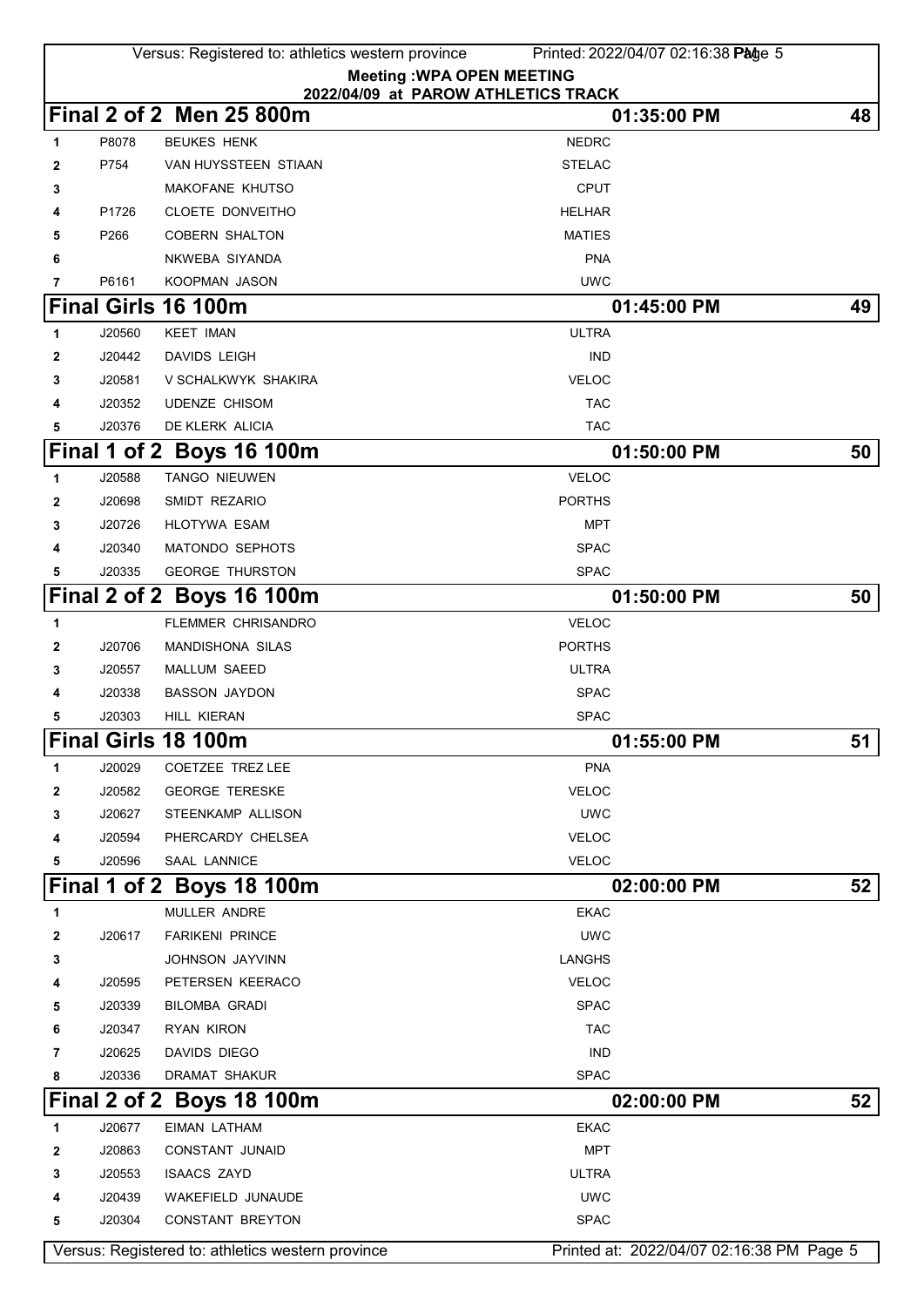|              |        | Versus: Registered to: athletics western province | Printed: 2022/04/07 02:16:39 Page 6                 |    |
|--------------|--------|---------------------------------------------------|-----------------------------------------------------|----|
|              |        | <b>Meeting: WPA OPEN MEETING</b>                  |                                                     |    |
| 6            | J20586 | ANDREWS ROMEO                                     | 2022/04/09 at PAROW ATHLETICS TRACK<br><b>VELOC</b> |    |
| 7            |        | AFRIKA EURIQUIN HEINRICH                          | <b>EKAC</b>                                         |    |
|              |        | <b>Final Boys 16 Javelin</b>                      | 02:00:00 PM 700g                                    | 53 |
| 1            | J20337 | PETERESN TRISTAN                                  | <b>SPAC</b>                                         |    |
| 2            | J20302 | SAMUELS MATTHEW                                   | <b>SPAC</b>                                         |    |
| 3            | J20039 | <b>HEUSER JOHAN</b>                               | <b>BAC</b>                                          |    |
|              |        | <b>Final Boys 18 Javelin</b>                      | 02:00:00 PM                                         | 54 |
| 1            | J20336 | <b>DRAMAT SHAKUR</b>                              | <b>SPAC</b>                                         |    |
| 2            | J20310 | ADONIS ZIYAAD                                     | <b>SPAC</b>                                         |    |
| 3            | J20339 | <b>BILOMBA GRADI</b>                              | <b>SPAC</b>                                         |    |
|              |        | <b>Final Men 20 Javelin</b>                       | 02:00:00 PM                                         | 55 |
| 1            | J20343 | DU TOIT CORION                                    | <b>SPAC</b>                                         |    |
| $\mathbf{2}$ | J20687 | <b>SOLOMON JAME</b>                               | <b>MPT</b>                                          |    |
|              |        | <b>Final Men 25 Javelin</b>                       | 02:00:00 PM                                         | 56 |
| 1            | P3106  | PATJEE MOGAU                                      | <b>CPUT</b>                                         |    |
| 2            | P1177  | VAN ROOYEN ROCCO                                  | <b>PRLAC</b>                                        |    |
| 3            | P6208  | VAN LILL GERT RUGTER                              | <b>UWC</b>                                          |    |
| 4            |        | <b>BENTERT GERTJAN</b>                            | <b>CPUT</b>                                         |    |
| 5            | P220   | PIETERSEN CHRIS                                   | <b>MATIES</b>                                       |    |
| 6            |        | <b>MECKES RICKO</b>                               | <b>IND</b>                                          |    |
|              |        | Final Women 20 100m                               | 02:05:00 PM                                         | 57 |
| 1            | J20443 | ELIAS DENICHCA                                    | <b>UWC</b>                                          |    |
| 2            |        | KINANA LIHLE                                      | <b>CPUT</b>                                         |    |
|              |        | Final 1 of 2 Men 20 100m                          | 02:10:00 PM                                         | 58 |
| 1            |        | MORAPE NEO                                        | <b>CPUT</b>                                         |    |
| $\mathbf{2}$ | J20343 | DU TOIT CORION                                    | <b>SPAC</b>                                         |    |
| 3            | J20540 | JANTJIES MILLANO                                  | <b>BAC</b>                                          |    |
| 4            | J20444 | PAGE EUGENE                                       | <b>UWC</b>                                          |    |
| 5            |        | <b>FIELIES JEMYLE</b>                             | <b>VELOC</b>                                        |    |
|              |        | <b>Final 2 of 2 Men 20 100m</b>                   | 02:10:00 PM                                         | 58 |
| 1            | J20602 | <b>BOOIS WAYDEN</b>                               | <b>VELOC</b>                                        |    |
| 2            | J20330 | MWAPE GEDEON                                      | <b>SPAC</b>                                         |    |
| 3            | J20433 | ELIAS SHERWIN                                     | <b>UWC</b>                                          |    |
| 4            |        | RAMPHABANA MPHO                                   | <b>UCT</b>                                          |    |
| 5            | J20350 | KABUYA MUANZA                                     | <b>SPAC</b>                                         |    |
|              |        | Final Women 25 100m                               | 02:15:00 PM                                         | 59 |
| 1            |        | VAN DER HEEVER DENSMORE                           | <b>PNA</b>                                          |    |
| 2            |        | <b>MAMABOLO BONTLE</b>                            | CPUT                                                |    |
| 3            | P6135  | BYMAN LAURE                                       | <b>UWC</b>                                          |    |
| 4            | J20579 | <b>JOSHAU MELANIE</b>                             | <b>VELOC</b>                                        |    |
| 5            |        | MAKHALIMA SISANDA                                 | <b>CPUT</b>                                         |    |
| 6            | P272   | JEWASKIEWITZ ZENOBEA                              | <b>MATIES</b>                                       |    |
|              |        | <b>Final 1 of 4 Men 25 100m</b>                   | 02:20:00 PM                                         | 60 |
| 1            | P6228  | <b>SHABODIEN ZUBAIR</b>                           | <b>UWC</b>                                          |    |
| 2            | P3099  | NYAKENI NCEDO                                     | <b>CPUT</b>                                         |    |
| 3            |        | SIMPSON KOFI                                      | <b>TAC</b>                                          |    |
|              |        | Versus: Registered to: athletics western province | Printed at: 2022/04/07 02:16:40 PM Page 6           |    |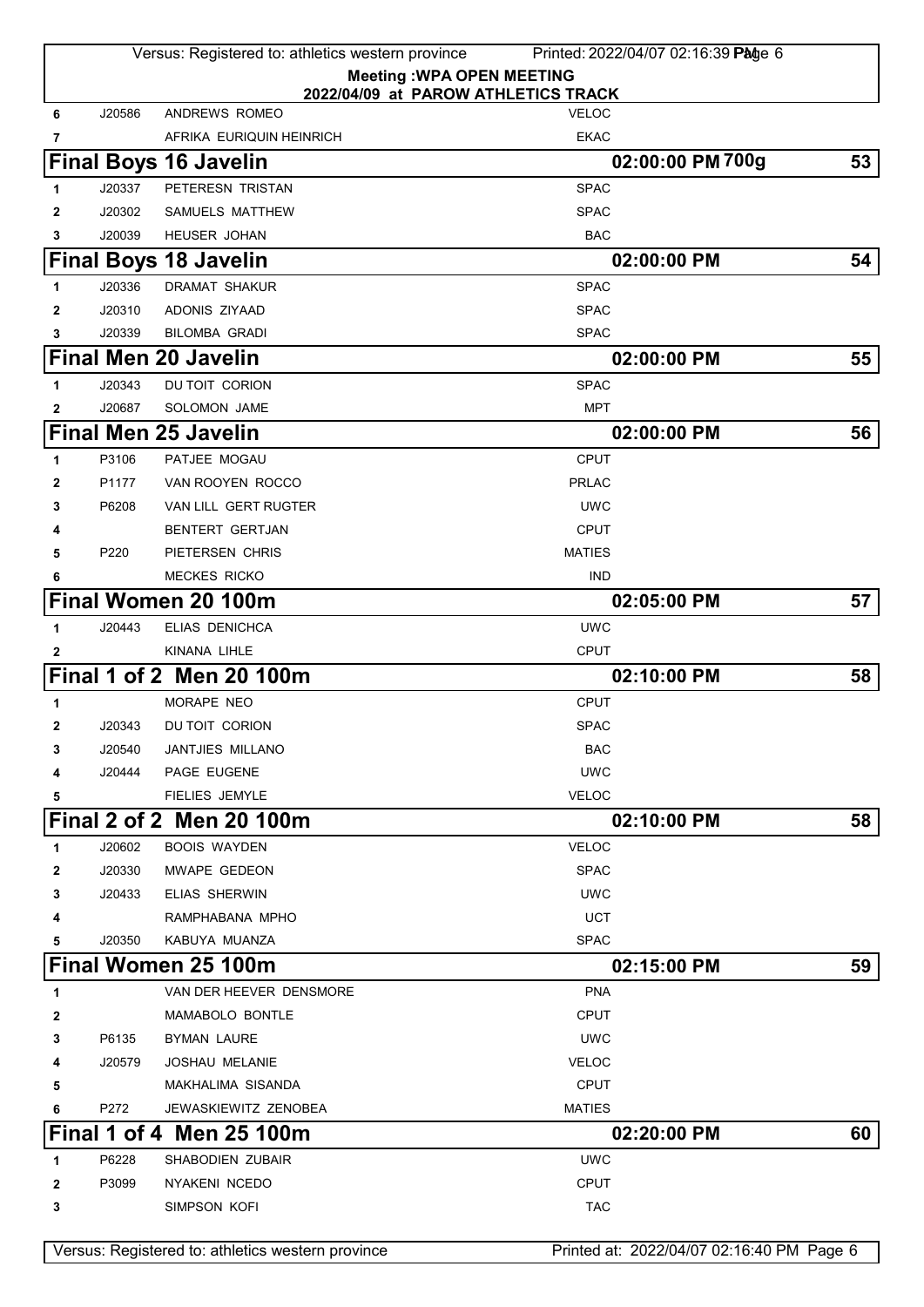|   |        | Versus: Registered to: athletics western province | Printed: 2022/04/07 02:16:41 Page 7                |    |
|---|--------|---------------------------------------------------|----------------------------------------------------|----|
|   |        |                                                   | <b>Meeting: WPA OPEN MEETING</b>                   |    |
| 4 | P1741  | BENJAMINE RAYDON DEAN                             | 2022/04/09 at PAROW ATHLETICS TRACK<br><b>LSAC</b> |    |
| 5 |        | NTLABA MOEKETSI                                   | <b>MATIES</b>                                      |    |
| 6 | P5596  | <b>FRANCIS ANDREW</b>                             | <b>SPAC</b>                                        |    |
| 7 | P3108  | <b>BANGANI SIBABALWE</b>                          | <b>CPUT</b>                                        |    |
| 8 | P256   | SIBANDA DILLON                                    | <b>MATIES</b>                                      |    |
|   |        | Final 2 of 4 Men 25 100m                          | 02:20:00 PM                                        | 60 |
| 1 | P3091  | <b>SEKOME LUCKY</b>                               | <b>CPUT</b>                                        |    |
| 2 | P3111  | TUIS NATHI                                        | <b>CPUT</b>                                        |    |
| 3 | P236   | <b>CONRADIE PIETER</b>                            | <b>STELAC</b>                                      |    |
| 4 | P6059  | <b>ONTHONGH MIKYLE</b>                            | <b>EKAC</b>                                        |    |
| 5 |        | <b>MOMOH KING-DAVID</b>                           | <b>MATIES</b>                                      |    |
| 6 | P6146  | <b>BUGAN NATHAN</b>                               | <b>UWC</b>                                         |    |
| 7 | P3102  | NONGAWUZA WANDILE BENJAMIN                        | <b>CPUT</b>                                        |    |
|   |        | Final 3 of 4 Men 25 100m                          | 02:20:00 PM                                        | 60 |
| 1 | P7339  | MANASSE MIKHAIL                                   | <b>ULTRA</b>                                       |    |
| 2 | P6058  | LINKS JOHN-DEAN                                   | <b>EKAC</b>                                        |    |
| 3 | P3109  | SALEMANE THATO                                    | <b>CPUT</b>                                        |    |
| 4 | P240   | MNIKINA LUVUYO                                    | <b>MATIES</b>                                      |    |
| 5 |        | PARSONS DANIEL                                    | <b>UCT</b>                                         |    |
| 6 |        | CAESAR JUREAUX                                    | <b>TAC</b>                                         |    |
| 7 | P3114  | MANASE SAXOLA                                     | <b>CPUT</b>                                        |    |
|   |        | Final 4 of 4 Men 25 100m                          | 02:20:00 PM                                        | 60 |
| 1 | P6224  | PEDDY GIANNO                                      | <b>UWC</b>                                         |    |
| 2 | P5745  | ANDREWS GRANT                                     | <b>TAC</b>                                         |    |
| 3 | P5751  | <b>ENGEL ROSCOE</b>                               | <b>TAC</b>                                         |    |
| 4 | P6194  | LINNEN TYLER                                      | <b>UWC</b>                                         |    |
| 5 | P5741  | RUITERS CURT                                      | <b>TAC</b>                                         |    |
| 6 | P1178  | ALKANA ANTONIO                                    | <b>PRLAC</b>                                       |    |
| 7 | P5743  | <b>EWERS JOSHUA</b>                               | <b>TAC</b>                                         |    |
|   |        | <b>Final Boys 18 HighJump</b>                     | 02:30:00 PM                                        | 61 |
| 1 | J20682 | <b>GALANT SUHAIL</b>                              | <b>MPT</b>                                         |    |
| 2 | J20725 | VAN DER HEERVER JORDAN                            | <b>MPT</b>                                         |    |
| 3 | J20863 | <b>CONSTANT JUNAID</b>                            | <b>MPT</b>                                         |    |
| 4 | J20310 | ADONIS ZIYAAD                                     | <b>SPAC</b>                                        |    |
|   |        | <b>Final Boys 16 HighJump</b>                     | 02:30:00 PM                                        | 62 |
| 1 | J20302 | SAMUELS MATTHEW                                   | <b>SPAC</b>                                        |    |
| 2 | J20335 | <b>GEORGE THURSTON</b>                            | <b>SPAC</b>                                        |    |
| 3 | J20706 | <b>MANDISHONA SILAS</b>                           | <b>PORTHS</b>                                      |    |
| 4 | J20303 | HILL KIERAN                                       | <b>SPAC</b>                                        |    |
|   |        | <b>Final Boys 16 LongJump</b>                     | 02:30:00 PM                                        | 63 |
| 1 | J20338 | <b>BASSON JAYDON</b>                              | <b>SPAC</b>                                        |    |
| 2 | J20340 | MATONDO SEPHOTS                                   | <b>SPAC</b>                                        |    |
| 3 | J20302 | SAMUELS MATTHEW                                   | <b>SPAC</b>                                        |    |
| 4 | J20337 | PETERESN TRISTAN                                  | <b>SPAC</b>                                        |    |
| 5 | J20303 | HILL KIERAN                                       | <b>SPAC</b>                                        |    |
| 6 | J20726 | <b>HLOTYWA ESAM</b>                               | <b>MPT</b>                                         |    |
| 7 | J20698 | SMIDT REZARIO                                     | <b>PORTHS</b>                                      |    |
|   |        | Versus: Registered to: athletics western province | Printed at: 2022/04/07 02:16:41 PM Page 7          |    |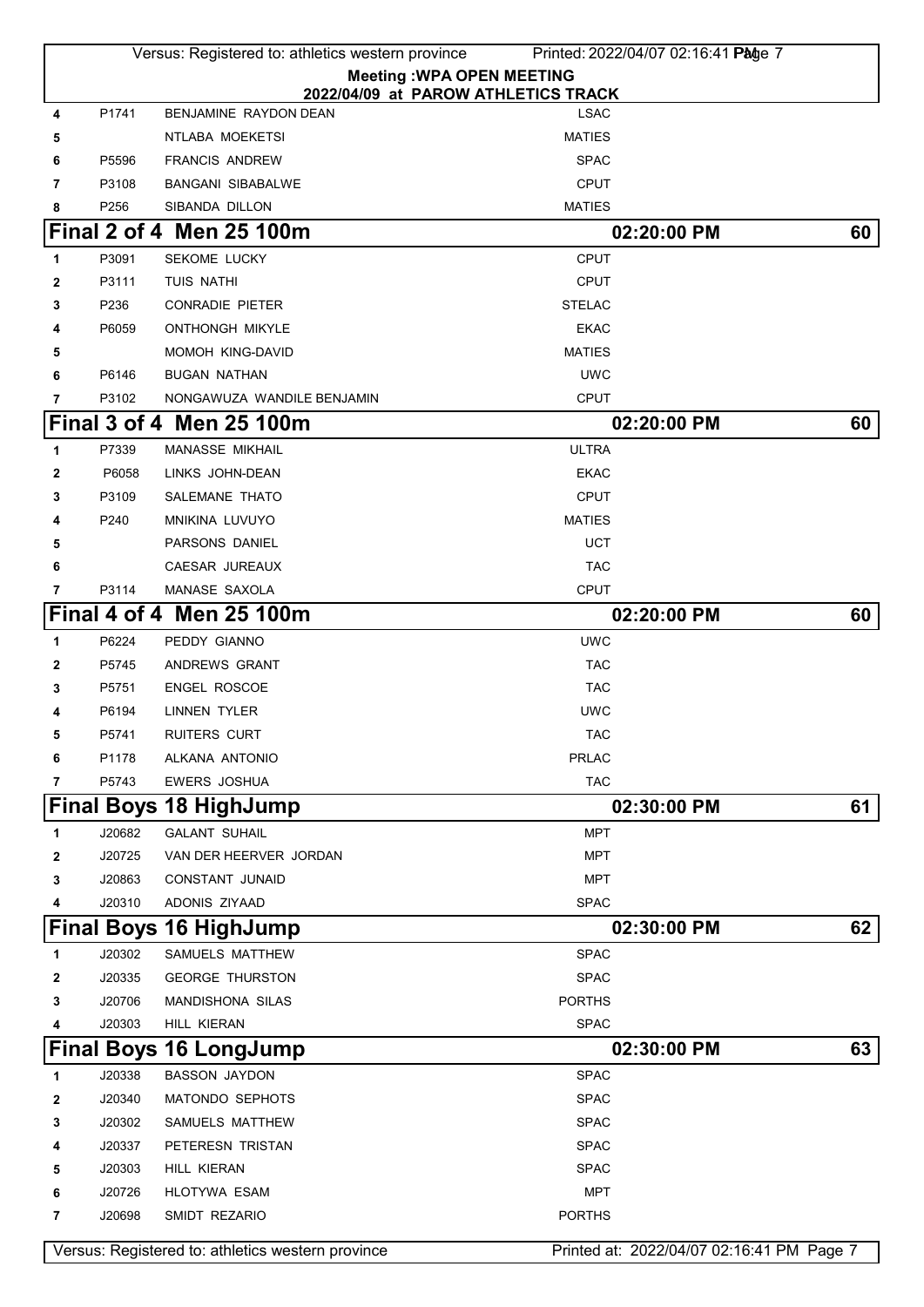|   |                 | Versus: Registered to: athletics western province | Printed: 2022/04/07 02:16:42 Page 8       |    |
|---|-----------------|---------------------------------------------------|-------------------------------------------|----|
|   |                 | <b>Meeting: WPA OPEN MEETING</b>                  |                                           |    |
|   |                 | 2022/04/09 at PAROW ATHLETICS TRACK               |                                           |    |
|   |                 | <b>Final Boys 18 LongJump</b>                     | 02:30:00 PM                               | 64 |
| 1 | J20339          | <b>BILOMBA GRADI</b>                              | <b>SPAC</b>                               |    |
| 2 | J20304          | <b>CONSTANT BREYTON</b>                           | <b>SPAC</b>                               |    |
| 3 | J20347          | <b>RYAN KIRON</b>                                 | <b>TAC</b>                                |    |
| 4 | J20336          | <b>DRAMAT SHAKUR</b>                              | <b>SPAC</b>                               |    |
|   |                 | <b>Final Boys 16 Shotput</b>                      | 02:30:00 PM 5kg                           | 65 |
| 1 | J20337          | PETERESN TRISTAN                                  | <b>SPAC</b>                               |    |
| 2 |                 | SOLOMONS FERNANDO                                 | <b>BAC</b>                                |    |
| 3 | J20335          | <b>GEORGE THURSTON</b>                            | <b>SPAC</b>                               |    |
| 4 | J20710          | NOKOYO KHANYA                                     | <b>MPT</b>                                |    |
|   |                 | <b>Final Boys 18 Shotput</b>                      | 02:30:00 PM                               | 66 |
| 1 | J20344          | <b>MARCUS JAMIEL</b>                              | <b>SPAC</b>                               |    |
| 2 | J20046          | <b>BURGESS JORDAN</b>                             | <b>BAC</b>                                |    |
|   |                 | <b>Final Girls 16 Hammer</b>                      | 02:30:00 PM 3kg                           | 67 |
|   |                 | <b>Final Girls 18 Hammer</b>                      | 02:30:00 PM                               | 68 |
|   |                 | <b>Final Women 20 Hammer</b>                      | 02:30:00 PM                               | 69 |
|   |                 | <b>Final Women 25 Hammer</b>                      | 02:30:00 PM                               | 70 |
| 1 | P2406           | PRINS ANJA                                        | <b>BAC</b>                                |    |
| 2 | P2410           | <b>SMIT KAYLA</b>                                 | <b>BAC</b>                                |    |
|   |                 | Final Girls 16 3000m                              | 02:30:00 PM                               | 71 |
|   |                 | Final Girls 18 3000m                              | 02:30:00 PM                               | 72 |
|   |                 | CARELSE JAMIE-LEE                                 | <b>EKAC</b>                               |    |
|   |                 | Final Women 25 3000m                              | 02:30:00 PM                               | 73 |
|   |                 |                                                   |                                           |    |
|   |                 | Final Women 20 3000m                              | 02:30:00 PM                               | 73 |
| 1 | J20490          | <b>BESTER LEVERNE</b>                             | LANGAC                                    |    |
| 2 |                 | MAKELENI UNAM                                     | <b>CPUT</b>                               |    |
|   |                 | Final Boys 16 3000m                               | 02:50:00 PM                               | 74 |
| 1 | J20504          | <b>BEUKES VALENTINO</b>                           | <b>LANGAC</b>                             |    |
| 2 | J20130          | <b>MBATSA ASAKHE</b>                              | <b>VOB</b>                                |    |
| 3 | J20246          | <b>BROWN RUWANDRE</b>                             | EAC                                       |    |
| 4 |                 | NGANGANI BUHLE                                    | <b>VOB</b>                                |    |
|   |                 | Final Boys 18 3000m                               | 02:50:00 PM                               | 75 |
| 1 |                 | FREDERICKS VALENTINO                              | <b>LANGAC</b>                             |    |
| 2 | J20181          | ADAMS JOSHUA                                      | <b>PRLAC</b>                              |    |
| 3 | J20253          | <b>HENDRIKS VINCHINO</b>                          | EAC                                       |    |
| 4 | J20417          | MALIWA NHLAHLA                                    | <b>GUGS</b>                               |    |
| 5 | P <sub>28</sub> | CIMANI MSINDISI                                   | <b>VOB</b>                                |    |
| 6 | J20487          | JORDAAN ALFONZO                                   | LANGAC                                    |    |
| 7 | J20129          | <b>MBATSA INAM</b>                                | <b>VOB</b>                                |    |
| 8 | J20132          | TITUS CHARLTON                                    | <b>VOB</b>                                |    |
|   |                 | Versus: Registered to: athletics western province | Printed at: 2022/04/07 02:16:42 PM Page 8 |    |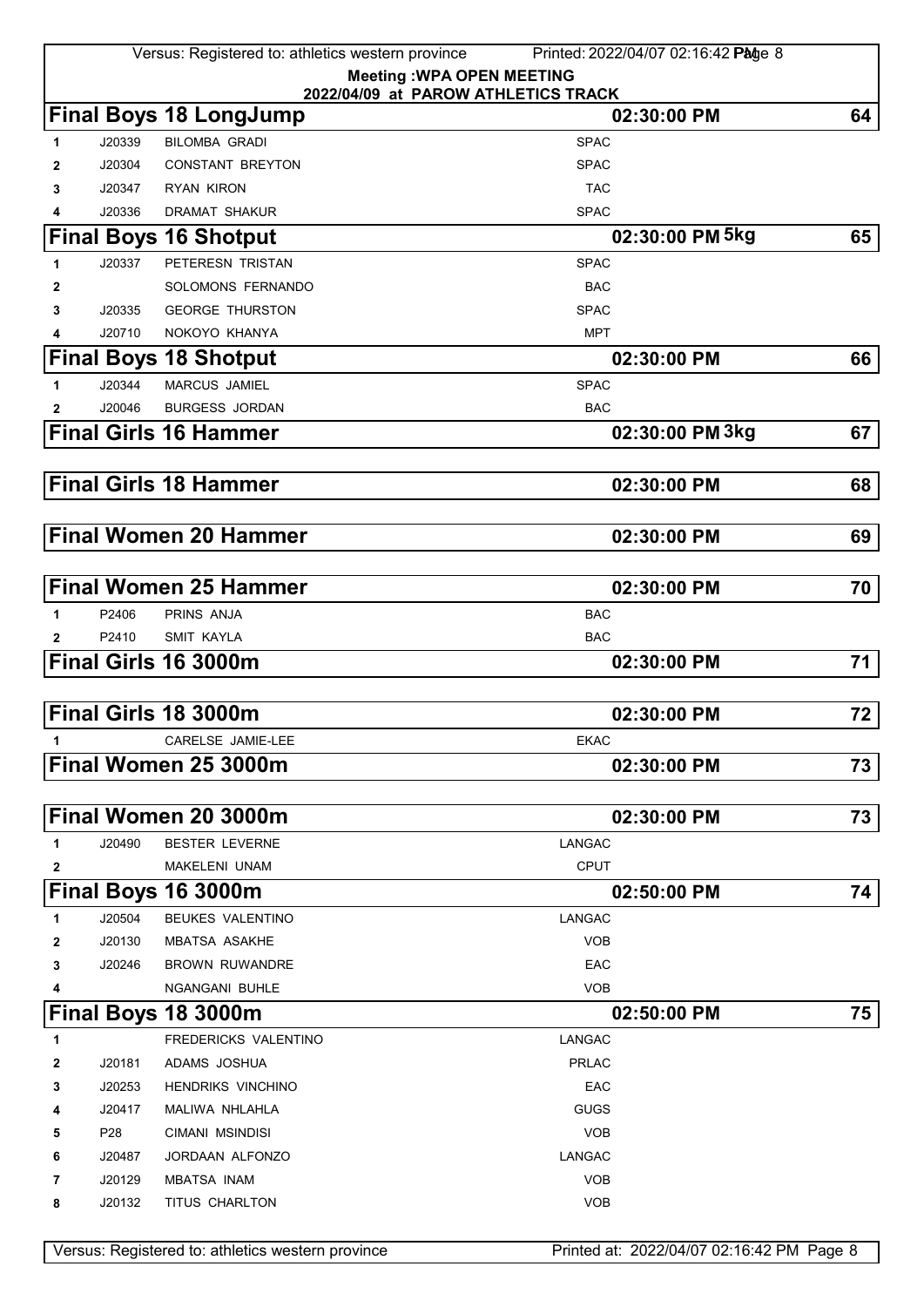|                   |                   | Versus: Registered to: athletics western province                | Printed: 2022/04/07 02:16:43 Page 9       |    |
|-------------------|-------------------|------------------------------------------------------------------|-------------------------------------------|----|
|                   |                   | <b>Meeting: WPA OPEN MEETING</b>                                 |                                           |    |
|                   |                   | 2022/04/09 at PAROW ATHLETICS TRACK<br><b>Final Men 25 3000m</b> | 02:50:00 PM                               | 76 |
| 1                 | P3039             | <b>MGUDLWA SIPHESIHLE</b>                                        | <b>CPUT</b>                               |    |
|                   |                   | <b>Final Men 20 3000m</b>                                        | 02:50:00 PM                               | 76 |
| 1                 |                   | KONA AMERON CHIVAGO                                              | <b>EKAC</b>                               |    |
| $\mathbf{2}$      | P3096             | CHOMA THAKGATSO                                                  | <b>CPUT</b>                               |    |
|                   |                   | <b>Final Men 20 Shotput</b>                                      | 03:00:00 PM                               | 77 |
| 1                 | J20300            | YON DIONDRE                                                      | <b>SPAC</b>                               |    |
|                   |                   | <b>Final Men 25 Shotput</b>                                      | 03:00:00 PM                               | 78 |
| 1                 | P209              | <b>BOSHOFF FRANCO WILLIAM</b>                                    | <b>MATIES</b>                             |    |
| $\mathbf{2}$      | P212              | PEREZ JESSE                                                      | <b>MATIES</b>                             |    |
|                   |                   | <b>Final Boys 16 300m Hurdles</b>                                | 03:10:00 PM                               | 79 |
| 1                 | J20338            | <b>BASSON JAYDON</b>                                             | <b>SPAC</b>                               |    |
| 2                 | J20037            | MKONYUVO THANDANZILE                                             | <b>BAC</b>                                |    |
|                   |                   | <b>Final Girls 16 300m Hurdles</b>                               | 03:15:00 PM                               | 80 |
|                   |                   |                                                                  |                                           |    |
|                   |                   | <b>Final Girls 18 400m Hurdles</b>                               | 03:25:00 PM                               | 81 |
|                   |                   |                                                                  |                                           |    |
|                   |                   | <b>Final Women 20 400m Hurdles</b>                               | 03:25:00 PM                               | 82 |
| 1                 | P <sub>1051</sub> | <b>DU TOIT BRENDA</b>                                            | <b>PRLAC</b>                              |    |
|                   |                   | <b>Final Women 25 400m Hurdles</b>                               | 03:25:00 PM                               | 83 |
|                   |                   |                                                                  |                                           |    |
|                   |                   | <b>Final Women 20 HighJump</b>                                   | 03:30:00 PM                               | 84 |
| 1                 | J20181            | <b>HORN MICHAELA</b>                                             | <b>STRAND</b>                             |    |
| $\mathbf{2}$      |                   | COETZEE CAELIN                                                   | <b>MATIES</b>                             |    |
| 3                 |                   | NGOBENI SHAMMAR                                                  | <b>UCT</b>                                |    |
| 4                 | J20025            | DU PLESSIS STEFANI                                               | <b>BAC</b>                                |    |
| 5                 | J20329            | <b>JULIE CARIN</b>                                               | <b>SPAC</b>                               |    |
|                   |                   | <b>Final Women 25 HighJump</b>                                   | 03:30:00 PM                               | 85 |
|                   |                   |                                                                  |                                           |    |
|                   |                   | <b>Final Boys 16 Discus</b>                                      | 03:30:00 PM 1.5kg                         | 86 |
| 1                 |                   | SOLOMONS FERNANDO                                                | <b>BAC</b>                                |    |
| $\mathbf{2}$      | J20710            | NOKOYO KHANYA                                                    | <b>MPT</b>                                |    |
|                   |                   | <b>Final Boys 18 Discus</b>                                      | 03:30:00 PM                               | 87 |
| 1                 | J20344            | <b>MARCUS JAMIEL</b>                                             | <b>SPAC</b>                               |    |
| $\mathbf{2}$<br>3 | J20304<br>J20046  | <b>CONSTANT BREYTON</b><br><b>BURGESS JORDAN</b>                 | <b>SPAC</b><br><b>BAC</b>                 |    |
|                   |                   | <b>Final Men 20 Discus</b>                                       | 03:30:00 PM                               | 88 |
| 1                 | P3101             | NEILAMOND MATLHARE ORATILE OFENTSE KHUM                          | <b>CPUT</b>                               |    |
| 2                 |                   | $*$ LEE                                                          | <b>IND</b>                                |    |
| 3                 | J20350            | KABUYA MUANZA                                                    | <b>SPAC</b>                               |    |
|                   |                   | <b>Final Men 25 Discus</b>                                       | 03:30:00 PM                               | 89 |
| 1                 | P212              | PEREZ JESSE                                                      | <b>MATIES</b>                             |    |
| 2                 | P5596             | <b>FRANCIS ANDREW</b>                                            | <b>SPAC</b>                               |    |
|                   |                   | <b>Final Boys 18 400m Hurdles</b>                                | 03:30:00 PM                               | 90 |
| 1                 | J20310            | ADONIS ZIYAAD                                                    | <b>SPAC</b>                               |    |
|                   |                   |                                                                  |                                           |    |
|                   |                   | Versus: Registered to: athletics western province                | Printed at: 2022/04/07 02:16:43 PM Page 9 |    |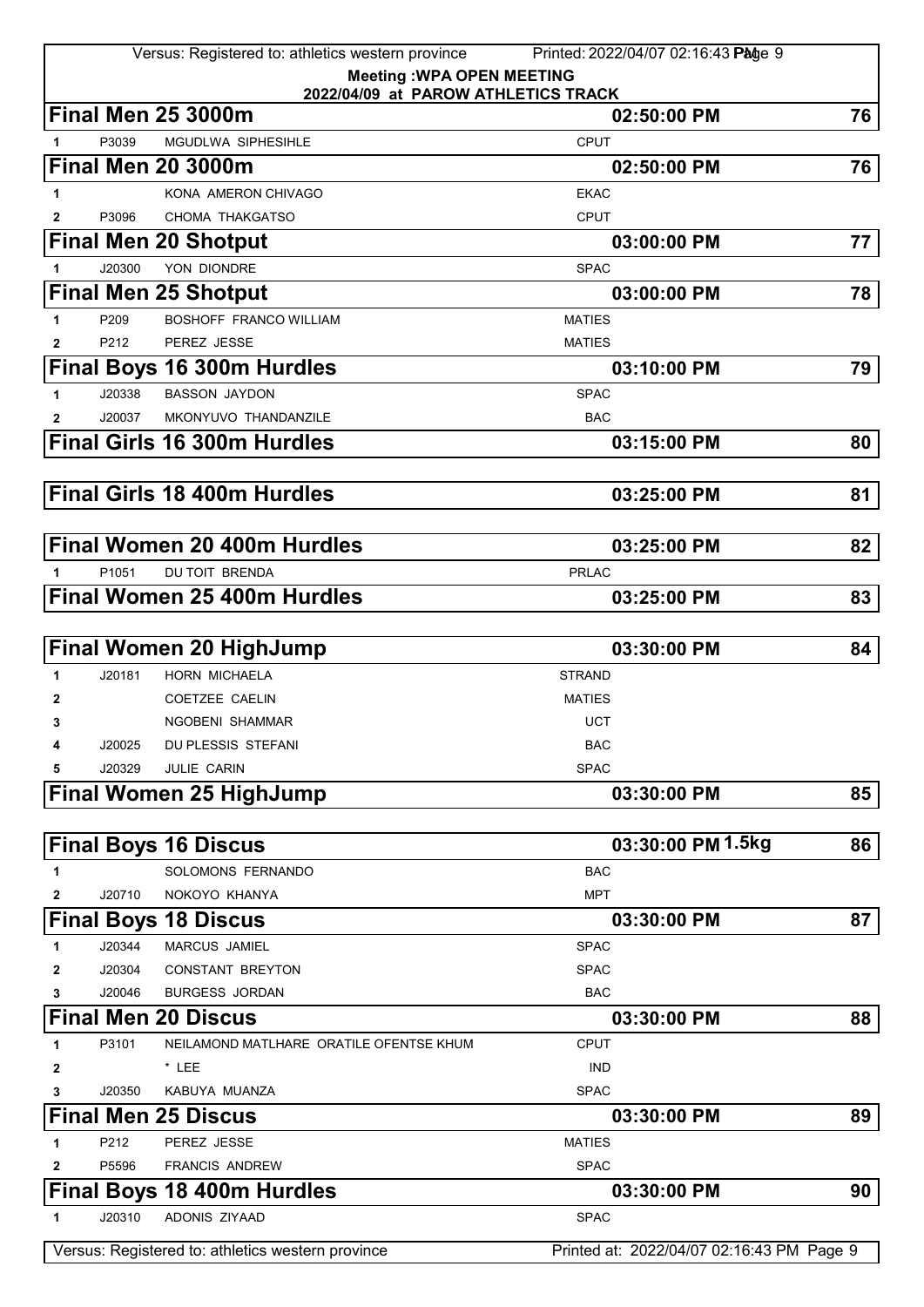|                |        | Versus: Registered to: athletics western province | Printed: 2022/04/07 02:16:44 Page 10                                    |      |
|----------------|--------|---------------------------------------------------|-------------------------------------------------------------------------|------|
|                |        |                                                   | <b>Meeting: WPA OPEN MEETING</b><br>2022/04/09 at PAROW ATHLETICS TRACK |      |
| $\overline{2}$ | J20863 | <b>CONSTANT JUNAID</b>                            | MPT                                                                     |      |
| 3              | J20725 | VAN DER HEERVER JORDAN                            | <b>MPT</b>                                                              |      |
|                |        | Final Men 20 400m Hurdles                         | 03:35:00 PM                                                             | 91   |
| 1              | J20849 | <b>NEL CLEMOND</b>                                | <b>PRLAC</b>                                                            |      |
| 2              | J20309 | ANYANWU LUCIANO                                   | <b>SPAC</b>                                                             |      |
|                |        | Final Men 25 400m Hurdles                         | 03:35:00 PM                                                             | 92   |
| 1              | P2412  | SOLOMONS TAARIQ                                   | <b>BAC</b>                                                              |      |
| 2              |        | NTSHANGASE MTHOKOZISI                             | <b>UCT</b>                                                              |      |
| 3              | P248   | LABUSCHAGNE RUAN                                  | <b>MATIES</b>                                                           |      |
|                |        | Final Girls 16 200m                               | 03:50:00 PM                                                             | 93   |
| 1              | J20352 | <b>UDENZE CHISOM</b>                              | <b>TAC</b>                                                              |      |
| $\mathbf{2}$   | J20560 | <b>KEET IMAN</b>                                  | <b>ULTRA</b>                                                            |      |
| 3              | J20376 | DE KLERK ALICIA                                   | <b>TAC</b>                                                              |      |
|                |        | Final Boys 16 200m                                | 03:55:00 PM                                                             | 94   |
| 1              | J20303 | <b>HILL KIERAN</b>                                | <b>SPAC</b>                                                             |      |
| 2              | J20698 | SMIDT REZARIO                                     | <b>PORTHS</b>                                                           |      |
| 3              |        | <b>FLEMMER CHRISANDRO</b>                         | <b>VELOC</b>                                                            |      |
| 4              | J20726 | <b>HLOTYWA ESAM</b>                               | <b>MPT</b>                                                              |      |
| 5              | J20706 | <b>MANDISHONA SILAS</b>                           | <b>PORTHS</b>                                                           |      |
|                |        | <b>Final Men 20 LongJump</b>                      | 04:00:00 PM                                                             | 95   |
| 1              | J20300 | YON DIONDRE                                       | <b>SPAC</b>                                                             |      |
| 2              | J20309 | PETERSEN STORM                                    | <b>SPAC</b>                                                             |      |
| 3              | J20330 | <b>MWAPE GEDEON</b>                               | <b>SPAC</b>                                                             |      |
|                | J20343 | DU TOIT CORION                                    | <b>SPAC</b>                                                             |      |
| 5              | J20483 | LEWIS JADEN                                       | <b>LANGAC</b>                                                           |      |
| 6              |        | MORAPE NEO                                        | <b>CPUT</b>                                                             |      |
|                |        | <b>Final Men 25 LongJump</b>                      | 04:00:00 PM                                                             | 96   |
| 1              | P6058  | LINKS JOHN-DEAN                                   | <b>EKAC</b>                                                             |      |
| 2              | P5593  | <b>UREN TROY</b>                                  | <b>SPAC</b>                                                             |      |
| 3              | P3105  | NKAMBULE LIFA                                     | <b>CPUT</b>                                                             |      |
| 4              |        | MASHEGO LETHABO                                   | <b>MATIES</b>                                                           |      |
| 5              |        | MIGGEL LUCHEN                                     | <b>IND</b>                                                              |      |
| 6              | P6211  | <b>ADAMS REHANE</b>                               | <b>UWC</b>                                                              |      |
| 7              | P7339  | MANASSE MIKHAIL                                   | <b>ULTRA</b>                                                            |      |
|                |        | <b>Final Women 20 Javelin</b>                     | 04:00:00 PM                                                             | 97 I |
| 1              | J20025 | DU PLESSIS STEFANI                                | <b>BAC</b>                                                              |      |
|                |        | <b>Final Women 25 Javelin</b>                     | 04:00:00 PM                                                             | 98   |
| 1              |        | MAMABOLO BONTLE                                   | <b>CPUT</b>                                                             |      |
| 2              |        | DONOUGH AMEERAH                                   | <b>UWC</b>                                                              |      |
|                |        | <b>Final Girls 16 Javelin</b>                     | 04:00:00 PM 500g                                                        | 99   |
| 1              | J20350 | PARIS KELLY ANN                                   | <b>SPAC</b>                                                             |      |
| 2              | J20707 | <b>FOCI KHANYA</b>                                | <b>MPT</b>                                                              |      |
|                |        | <b>Final Girls 18 Javelin</b>                     | 04:00:00 PM                                                             | 100  |
| 1              | J20327 | WYNGARDT JESSE-LEE                                | <b>SPAC</b>                                                             |      |
| 2              | J20307 | PRINCE CHELSEA-LEE                                | <b>SPAC</b>                                                             |      |
|                |        |                                                   |                                                                         |      |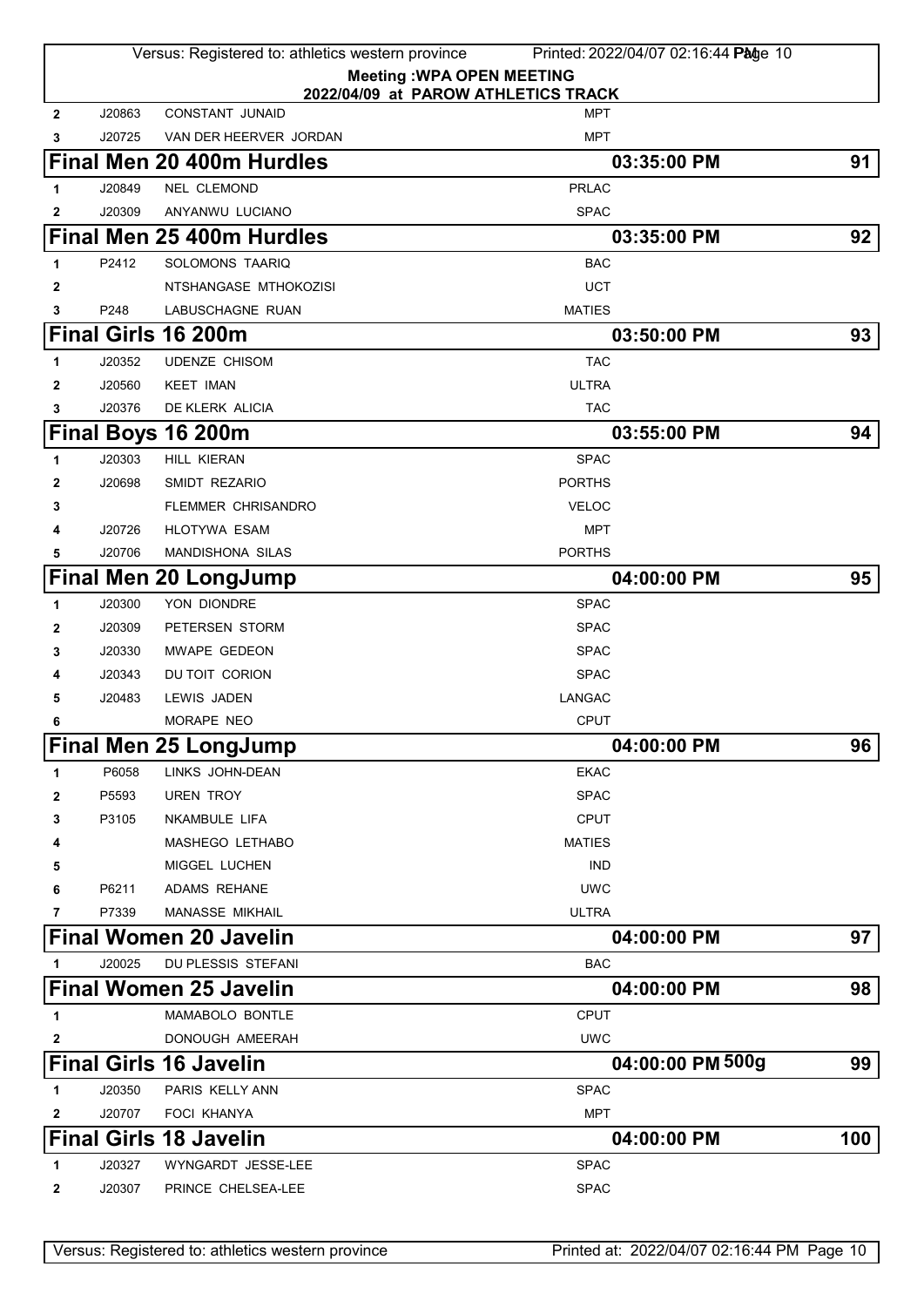|              |        | Versus: Registered to: athletics western province                       | Printed: 2022/04/07 02:16:45 Page 11       |     |
|--------------|--------|-------------------------------------------------------------------------|--------------------------------------------|-----|
|              |        | <b>Meeting: WPA OPEN MEETING</b><br>2022/04/09 at PAROW ATHLETICS TRACK |                                            |     |
|              |        | <b>Final Girls 16 HighJump</b>                                          | 04:00:00 PM                                | 101 |
| 1            | J20556 | <b>DARIES MUDJAYIDAH</b>                                                | <b>ULTRA</b>                               |     |
| $\mathbf{2}$ | J20709 | MNGXEKEZA LILITHA                                                       | <b>MPT</b>                                 |     |
|              |        | Final Girls 18 200m                                                     | 04:00:00 PM                                | 102 |
| 1            | J20582 | <b>GEORGE TERESKE</b>                                                   | <b>VELOC</b>                               |     |
| $\mathbf{2}$ | J20307 | PRINCE CHELSEA-LEE                                                      | <b>SPAC</b>                                |     |
| 3            | P22    | KOTZEE ETHAN                                                            | <b>TAC</b>                                 |     |
| 4            | J20029 | COETZEE TREZ LEE                                                        | <b>PNA</b>                                 |     |
| 5            | J20596 | <b>SAAL LANNICE</b>                                                     | <b>VELOC</b>                               |     |
| 6            | J20594 | PHERCARDY CHELSEA                                                       | <b>VELOC</b>                               |     |
| 7            | J20598 | SOLOMONS JAIME                                                          | <b>VELOC</b>                               |     |
|              |        | <b>Final Girls 16 Polevault</b>                                         | 04:00:00 PM                                | 103 |
|              |        |                                                                         |                                            |     |
|              |        | <b>Final Girls 18 Polevault</b>                                         | 04:00:00 PM                                | 104 |
|              |        | <b>Final Women 20 Polevault</b>                                         | 04:00:00 PM                                | 105 |
|              |        |                                                                         |                                            |     |
|              |        | <b>Final Women 25 Polevault</b>                                         | 04:00:00 PM                                | 106 |
|              |        | Final 1 of 2 Boys 18 200m                                               | 04:05:00 PM                                | 107 |
| 1            |        | MTATA ANATHI                                                            | <b>KAC</b>                                 |     |
| 2            |        | JOHNSON JAYVINN                                                         | <b>LANGHS</b>                              |     |
| 3            | J20304 | CONSTANT BREYTON                                                        | <b>SPAC</b>                                |     |
| 4            | J20439 | WAKEFIELD JUNAUDE                                                       | <b>UWC</b>                                 |     |
| 5            | J20347 | RYAN KIRON                                                              | <b>TAC</b>                                 |     |
|              |        | Final 2 of 2 Boys 18 200m                                               | 04:05:00 PM                                | 107 |
| 1            |        | NKOHLA NDIPHIWE                                                         | <b>KAC</b>                                 |     |
| 2            |        | MULLER ANDRE                                                            | <b>EKAC</b>                                |     |
| 3            | J20625 | DAVIDS DIEGO                                                            | <b>IND</b>                                 |     |
| 4            | J20633 | PERRANG CALEB                                                           | <b>UWC</b>                                 |     |
|              |        | Final Women 20 200m                                                     | 04:10:00 PM                                | 108 |
| 1            | P255   | POOLER ENYA                                                             | <b>MATIES</b>                              |     |
| 2            | J20085 | REINEKE JAIXAI                                                          | <b>BAC</b>                                 |     |
|              |        | Final Men 20 200m                                                       | 04:15:00 PM                                | 109 |
| 1            | J20444 | PAGE EUGENE                                                             | <b>UWC</b>                                 |     |
| 2            | J20810 | NEETHLING JADEN                                                         | <b>PRLAC</b>                               |     |
| 3            | J20343 | DU TOIT CORION                                                          | <b>SPAC</b>                                |     |
| 4            | J20540 | <b>JANTJIES MILLANO</b>                                                 | <b>BAC</b>                                 |     |
| 5            |        | MORAPE NEO                                                              | CPUT                                       |     |
| 6            |        | RAMPHABANA MPHO                                                         | <b>UCT</b>                                 |     |
| 7            | J20602 | <b>BOOIS WAYDEN</b>                                                     | VELOC                                      |     |
|              |        | Final Women 25 200m                                                     | 04:20:00 PM                                | 110 |
| 1            |        | MAKHALIMA SISANDA                                                       | <b>CPUT</b>                                |     |
| 2            | P242   | LEE BRONWIN                                                             | <b>MATIES</b>                              |     |
| 3            |        | VAN DER HEEVER DENSMORE                                                 | <b>PNA</b>                                 |     |
| 4            | P272   | JEWASKIEWITZ ZENOBEA                                                    | <b>MATIES</b>                              |     |
|              |        | Versus: Registered to: athletics western province                       | Printed at: 2022/04/07 02:16:46 PM Page 11 |     |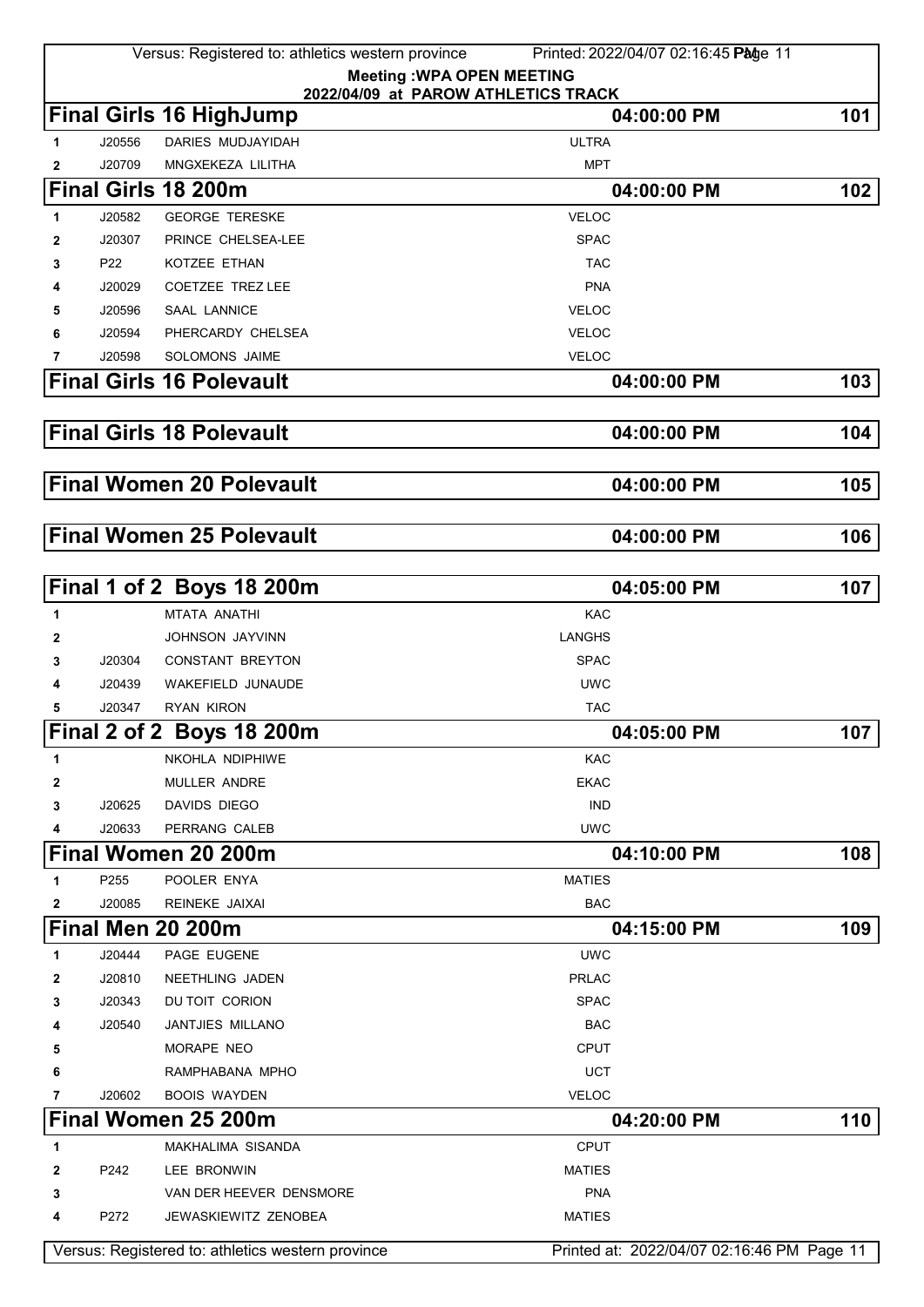|              |                  | Versus: Registered to: athletics western province | Printed: 2022/04/07 02:16:47 Page 12               |     |
|--------------|------------------|---------------------------------------------------|----------------------------------------------------|-----|
|              |                  |                                                   | <b>Meeting: WPA OPEN MEETING</b>                   |     |
|              |                  | Final 1 of 3 Men 25 200m                          | 2022/04/09 at PAROW ATHLETICS TRACK<br>04:25:00 PM | 111 |
| 1            | P6228            | <b>SHABODIEN ZUBAIR</b>                           | <b>UWC</b>                                         |     |
| 2            | P5762            | <b>MARLOTH HEINRICH</b>                           | <b>TAC</b>                                         |     |
| 3            | P236             | <b>CONRADIE PIETER</b>                            | <b>STELAC</b>                                      |     |
| 4            | P5066            | VAN DER MERWE KEEGAN                              | <b>BAC</b>                                         |     |
| 5            | P6146            | <b>BUGAN NATHAN</b>                               | <b>UWC</b>                                         |     |
| 6            | P3110            | MOLETSANE RORISANG                                | CPUT                                               |     |
| 7            | P3102            | NONGAWUZA WANDILE BENJAMIN                        | <b>CPUT</b>                                        |     |
| 8            | P3114            | MANASE SAXOLA                                     | <b>CPUT</b>                                        |     |
|              |                  | Final 2 of 3 Men 25 200m                          | 04:25:00 PM                                        | 111 |
| 1            | P6059            | <b>ONTHONGH MIKYLE</b>                            | <b>EKAC</b>                                        |     |
| $\mathbf{2}$ | P1741            | BENJAMINE RAYDON DEAN                             | <b>LSAC</b>                                        |     |
| 3            | P202             | <b>ISAACS JERMAINE</b>                            | <b>MATIES</b>                                      |     |
| 4            | P8078            | <b>BEUKES HENK</b>                                | <b>NEDRC</b>                                       |     |
| 5            | P3090            | MAKAMBA ZIPHO                                     | <b>CPUT</b>                                        |     |
| 6            | P5741            | <b>RUITERS CURT</b>                               | <b>TAC</b>                                         |     |
| 7            |                  | NTSHANGASE MTHOKOZISI                             | <b>UCT</b>                                         |     |
| 8            | P3099            | NYAKENI NCEDO                                     | <b>CPUT</b>                                        |     |
|              |                  | Final 3 of 3 Men 25 200m                          | 04:25:00 PM                                        | 111 |
| 1            | P3111            | TUIS NATHI                                        | <b>CPUT</b>                                        |     |
| 2            | P4095            | * THEODORE                                        | SANDF                                              |     |
| 3            | P6211            | ADAMS REHANE                                      | <b>UWC</b>                                         |     |
| 4            | P240             | MNIKINA LUVUYO                                    | <b>MATIES</b>                                      |     |
| 5            |                  | YOUNG ROSCO                                       | <b>PNA</b>                                         |     |
| 6            |                  | CAESAR JUREAUX                                    | <b>TAC</b>                                         |     |
| 7            |                  | MAKOFANE KHUTSO                                   | <b>CPUT</b>                                        |     |
| 8            | P3091            | SEKOME LUCKY                                      | <b>CPUT</b>                                        |     |
|              |                  | Final Girls 16 1500m                              | 04:35:00 PM                                        | 112 |
| 1            | J20709           | MNGXEKEZA LILITHA                                 | <b>MPT</b>                                         |     |
| 2            | J20505           | DOLLIE SAMANTHA                                   | <b>LANGAC</b>                                      |     |
| 3            | J20488           | <b>BOTES VERUSCA</b>                              | <b>LANGAC</b>                                      |     |
|              |                  | Final Girls 18 1500m                              | 04:35:00 PM                                        | 113 |
|              |                  |                                                   |                                                    |     |
|              |                  | Final Women 20 1500m                              | 04:45:00 PM                                        | 114 |
|              |                  |                                                   |                                                    |     |
|              |                  | Final Women 25 1500m                              | 04:45:00 PM                                        | 115 |
| 1            | P224             | ROSSOUW LARA                                      | <b>MATIES</b>                                      |     |
| 2            | P <sub>158</sub> | MTHETHO MAKHA NOCWAKA                             | <b>ATHAC</b>                                       |     |
| 3            | P7071            | <b>GRIFFITHS KOBIE</b>                            | <b>NEDRC</b>                                       |     |
| 4            | P1901            | TERBLANCHE ANEL                                   | <b>NEDRC</b>                                       |     |
|              |                  | Final Boys 16 1500m                               | 04:55:00 PM                                        | 116 |
| 1            |                  | <b>NGANGANI BUHLE</b>                             | <b>VOB</b>                                         |     |
| 2            | J20726           | <b>HLOTYWA ESAM</b>                               | <b>MPT</b>                                         |     |
| 3            | J20252           | <b>HENDRIKS VENTINO</b>                           | EAC                                                |     |
| 4            | J20504           | <b>BEUKES VALENTINO</b>                           | <b>LANGAC</b>                                      |     |
| 5            |                  | DYWILI SIYAMTHANDA                                | <b>VOB</b>                                         |     |
| 6            | J20489           | FALLET DIVANO                                     | <b>LANGAC</b>                                      |     |
|              |                  | Versus: Registered to: athletics western province | Printed at: 2022/04/07 02:16:47 PM Page 12         |     |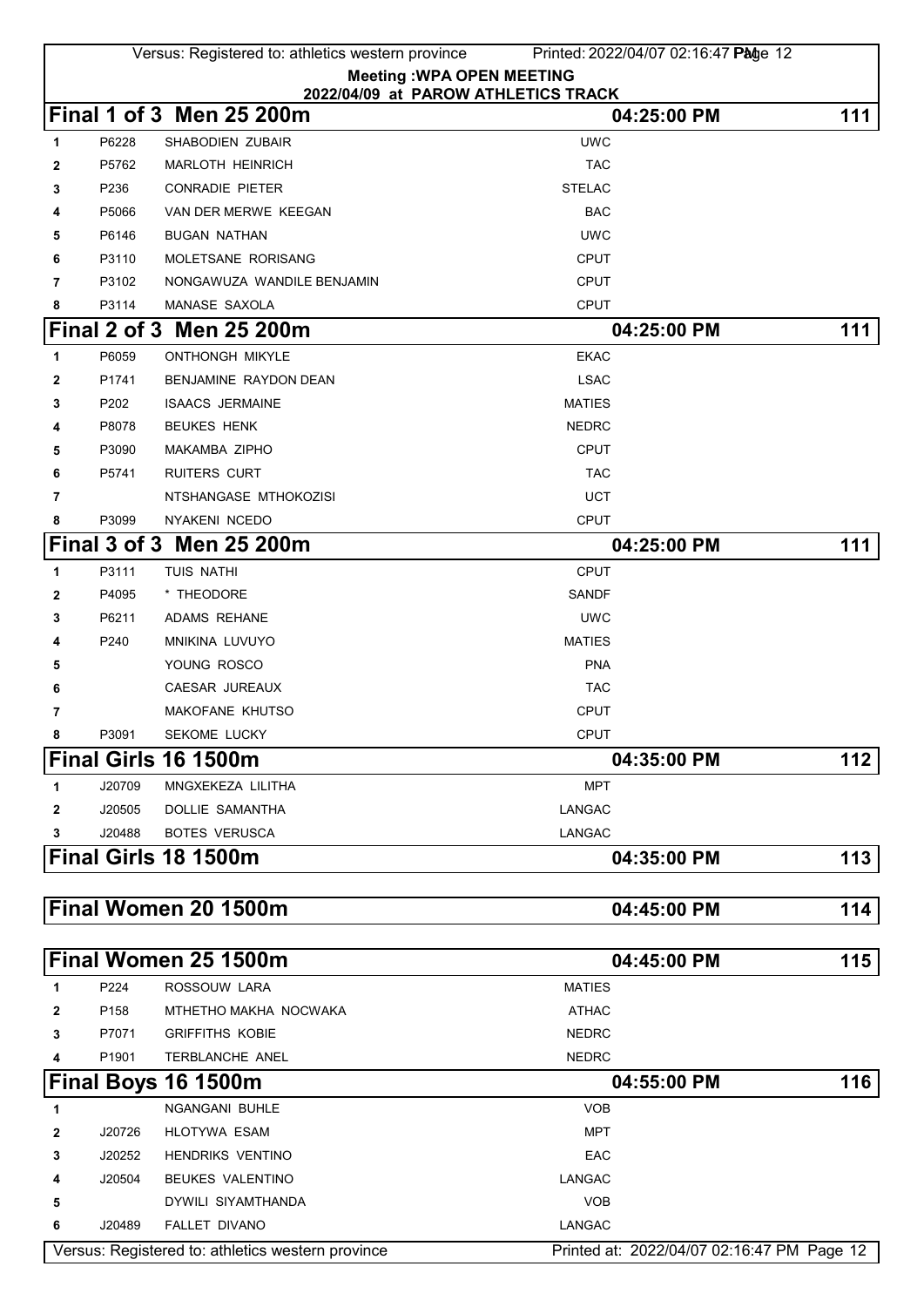|                |        | Versus: Registered to: athletics western province<br><b>Meeting: WPA OPEN MEETING</b> | Printed: 2022/04/07 02:16:48 Page 13       |     |
|----------------|--------|---------------------------------------------------------------------------------------|--------------------------------------------|-----|
| $\overline{7}$ | J20497 | 2022/04/09 at PAROW ATHLETICS TRACK<br><b>GEDULD MARLY</b>                            | <b>LANGAC</b>                              |     |
|                |        | <b>Final Girls 18 HighJump</b>                                                        | 05:00:00 PM                                | 117 |
| 1              | J20307 | PRINCE CHELSEA-LEE                                                                    | <b>SPAC</b>                                |     |
|                |        | <b>Final Girls 16 Discus</b>                                                          | 05:00:00 PM 1kg                            | 118 |
| 1              | J20350 | PARIS KELLY ANN                                                                       | <b>SPAC</b>                                |     |
| 2              | J20027 | <b>JOHNSON AIMEE</b>                                                                  | <b>BAC</b>                                 |     |
| 3              | J20707 | <b>FOCI KHANYA</b>                                                                    | <b>MPT</b>                                 |     |
|                |        | <b>Final Girls 18 Discus</b>                                                          | 05:00:00 PM                                | 119 |
|                | J20062 | SOLOMON JESSé                                                                         | <b>BAC</b>                                 |     |
| 1              | J20327 | WYNGARDT JESSE-LEE                                                                    | <b>SPAC</b>                                |     |
| 2              |        |                                                                                       |                                            |     |
|                |        | <b>Final Women 20 Discus</b>                                                          | 05:00:00 PM                                | 120 |
|                |        | <b>Final Women 25 Discus</b>                                                          | 05:00:00 PM                                | 121 |
| 1              | P6153  | <b>GELDERBLOEM ELZANI</b>                                                             | <b>UWC</b>                                 |     |
| 2              | P3098  | <b>MAFA TUMELO</b>                                                                    | <b>CPUT</b>                                |     |
| 3              | P2418  | JORDAAN ZOë                                                                           | <b>BAC</b>                                 |     |
| 4              | P1019  | COETZEE CARA                                                                          | <b>PRLAC</b>                               |     |
|                |        | Final Boys 18 1500m                                                                   | 05:00:00 PM                                | 122 |
| 1              | J20181 | ADAMS JOSHUA                                                                          | <b>PRLAC</b>                               |     |
| 2              |        | FREDERICKS VALENTINO                                                                  | LANGAC                                     |     |
| 3              | J20253 | <b>HENDRIKS VINCHINO</b>                                                              | EAC                                        |     |
| 4              | J20135 | KHANYA TAFANA                                                                         | <b>VOB</b>                                 |     |
| 5              | J20417 | MALIWA NHLAHLA                                                                        | <b>GUGS</b>                                |     |
| 6              |        | <b>COETZEE BERNARD</b>                                                                | <b>MPT</b>                                 |     |
| 7              | J20182 | <b>MAANS ANGEO</b>                                                                    | <b>PRLGIM</b>                              |     |
| 8              | J20487 | <b>JORDAAN ALFONZO</b>                                                                | <b>LANGAC</b>                              |     |
| 9              | J20132 | TITUS CHARLTON                                                                        | VOB                                        |     |
| 10             | J20692 | OTITOOLA FIKAYO                                                                       | MPT                                        |     |
|                |        | <b>Final Men 20 1500m</b>                                                             | 05:05:00 PM                                | 123 |
| 1              | J20127 | CHEPAPE TUMELO                                                                        | <b>VOB</b>                                 |     |
| 2              | J20350 | KABUYA MUANZA                                                                         | <b>SPAC</b>                                |     |
| 3              | P3096  | CHOMA THAKGATSO                                                                       | <b>CPUT</b>                                |     |
|                |        | Final Men 25 1500m                                                                    | 05:10:00 PM                                | 124 |
| 1              | P560   | CETYWAYO LETHU                                                                        | <b>VOB</b>                                 |     |
| 2              | P5797  | <b>BELILLIE ALANTINO</b>                                                              | <b>CHILAC</b>                              |     |
| 3              | P5371  | MAGWAZA SIBUSISO                                                                      | <b>KAC</b>                                 |     |
| 4              | P208   | AZEVEDO ALEXANDRO DA SILVA                                                            | <b>MATIES</b>                              |     |
| 5              |        | LAWRENCE LEEROY                                                                       | <b>IND</b>                                 |     |
| 6              | P128   | VON MOLENDORFF MELT                                                                   | <b>ATHAC</b>                               |     |
| 7              | P6193  | MAAKE KGOTHATSO                                                                       | <b>UWC</b>                                 |     |
| 8              | P1726  | CLOETE DONVEITHO                                                                      | <b>HELHAR</b>                              |     |
| 9              | P1892  | HIRBO YOHANNES                                                                        | <b>NEDRC</b>                               |     |
| 10             | P7447  | VAN STADEN GERSHWIN                                                                   | <b>ELSIES</b>                              |     |
| 11             | P3120  | ALEXANDER PIERRE                                                                      | <b>CPUT</b>                                |     |
| 12             | P7990  | KOTZE AUBREY                                                                          | EAC                                        |     |
| 13             |        | WILLIA NATHAN                                                                         | <b>UWC</b>                                 |     |
| 14             | P6212  | THULO KANANELO                                                                        | <b>UWC</b>                                 |     |
|                |        | Versus: Registered to: athletics western province                                     | Printed at: 2022/04/07 02:16:48 PM Page 13 |     |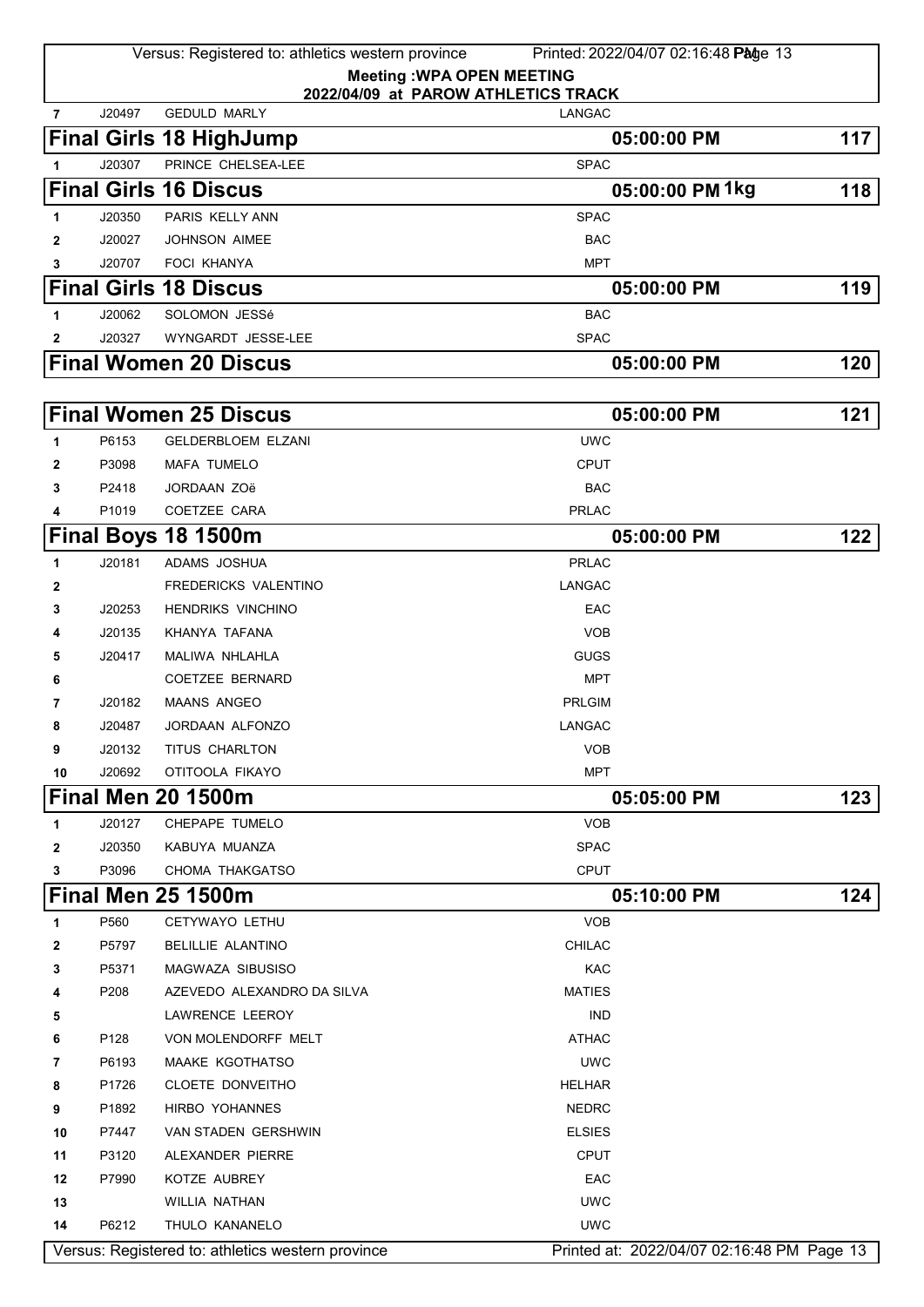| 15 | P6161  | <b>KOOPMAN JASON</b>                              | 2022/04/09 at PAROW ATHLETICS TRACK<br><b>UWC</b> |     |
|----|--------|---------------------------------------------------|---------------------------------------------------|-----|
|    |        | Final Girls 16 400m                               | 05:20:00 PM                                       | 125 |
|    |        |                                                   |                                                   |     |
|    |        | Final Boys 16 400m                                | 05:25:00 PM                                       | 126 |
| 1  | J20337 | PETERESN TRISTAN                                  | <b>SPAC</b>                                       |     |
| 2  | J20507 | <b>OCKS JADON</b>                                 | LANGAC                                            |     |
| 3  | J20588 | <b>TANGO NIEUWEN</b>                              | <b>VELOC</b>                                      |     |
| 4  |        | PRINCE TIYARN                                     | <b>TAC</b>                                        |     |
| 5  | J20507 | <b>OCKS JASON</b>                                 | <b>LANGAC</b>                                     |     |
|    |        | Final Girls 18 400m                               | 05:30:00 PM                                       | 127 |
| 1  | J20659 | <b>FORTUIN DANNI</b>                              | <b>MATIES</b>                                     |     |
|    |        | Final 1 of 2 Boys 18 400m                         | 05:35:00 PM                                       | 128 |
| 1  |        | AFRIKA EURIQUIN HEINRICH                          | <b>EKAC</b>                                       |     |
| 2  |        | NKOHLA NDIPHIWE                                   | <b>KAC</b>                                        |     |
| 3  |        | JOHNSON JAYVINN                                   | <b>LANGHS</b>                                     |     |
| 4  | J20595 | PETERSEN KEERACO                                  | <b>VELOC</b>                                      |     |
| 5  | J20491 | RUKERA BENIR                                      | LANGAC                                            |     |
| 6  | J20702 | ROBSON KAYLEM                                     | <b>MPT</b>                                        |     |
|    |        | Final 2 of 2 Boys 18 400m                         | 05:35:00 PM                                       | 128 |
|    | J20633 | PERRANG CALEB                                     | <b>UWC</b>                                        |     |
| 2  |        | MTATA ANATHI                                      | KAC                                               |     |
| 3  | J20863 | <b>CONSTANT JUNAID</b>                            | MPT                                               |     |
| 4  | J20586 | ANDREWS ROMEO                                     | <b>VELOC</b>                                      |     |
| 5  | J20692 | OTITOOLA FIKAYO                                   | MPT                                               |     |
|    |        | Final Women 20 400m                               | 05:40:00 PM                                       | 129 |
| 1  | J20301 | <b>JIRI ANGELINA</b>                              | <b>SPAC</b>                                       |     |
| 2  | J20085 | REINEKE JAIXAI                                    | BAC                                               |     |
| 3  | P255   | POOLER ENYA                                       | <b>MATIES</b>                                     |     |
|    |        | Final Men 20 400m                                 | 05:45:00 PM                                       | 130 |
| 1  | J20810 | NEETHLING JADEN                                   | <b>PRLAC</b>                                      |     |
| 2  |        | RAMPHABANA MPHO                                   | <b>UCT</b>                                        |     |
| 3  | J20350 | KABUYA MUANZA                                     | <b>SPAC</b>                                       |     |
| 4  | P245   | <b>KAPANK WAYLON</b>                              | <b>MATIES</b>                                     |     |
| 5  | J20501 | <b>BLAAUW DEVON</b>                               | LANGAC                                            |     |
| 6  | J20540 | JANTJIES MILLANO                                  | BAC                                               |     |
|    |        | Final Women 25 400m                               | 05:50:00 PM                                       | 131 |
| 1  | P6136  | <b>KLERK KAYLIN</b>                               | <b>UWC</b>                                        |     |
| 2  | P242   | LEE BRONWIN                                       | <b>MATIES</b>                                     |     |
| 3  | P244   | FOGLE JOS                                         | <b>MATIES</b>                                     |     |
|    |        | Final 1 of 4 Men 25 400m                          | 05:55:00 PM                                       | 132 |
| 1  | P5066  | VAN DER MERWE KEEGAN                              | <b>BAC</b>                                        |     |
| 2  |        | YOUNG ROSCO                                       | <b>PNA</b>                                        |     |
| 3  | P202   | <b>ISAACS JERMAINE</b>                            | <b>MATIES</b>                                     |     |
| 4  | P7562  | KOTSEDI KHUMO MOTHEO                              | <b>UCT</b>                                        |     |
| 5  | P1741  | BENJAMINE RAYDON DEAN                             | <b>LSAC</b>                                       |     |
| 6  | P8078  | <b>BEUKES HENK</b>                                | <b>NEDRC</b>                                      |     |
|    |        |                                                   |                                                   |     |
|    |        | Versus: Registered to: athletics western province | Printed at: 2022/04/07 02:16:49 PM Page 14        |     |